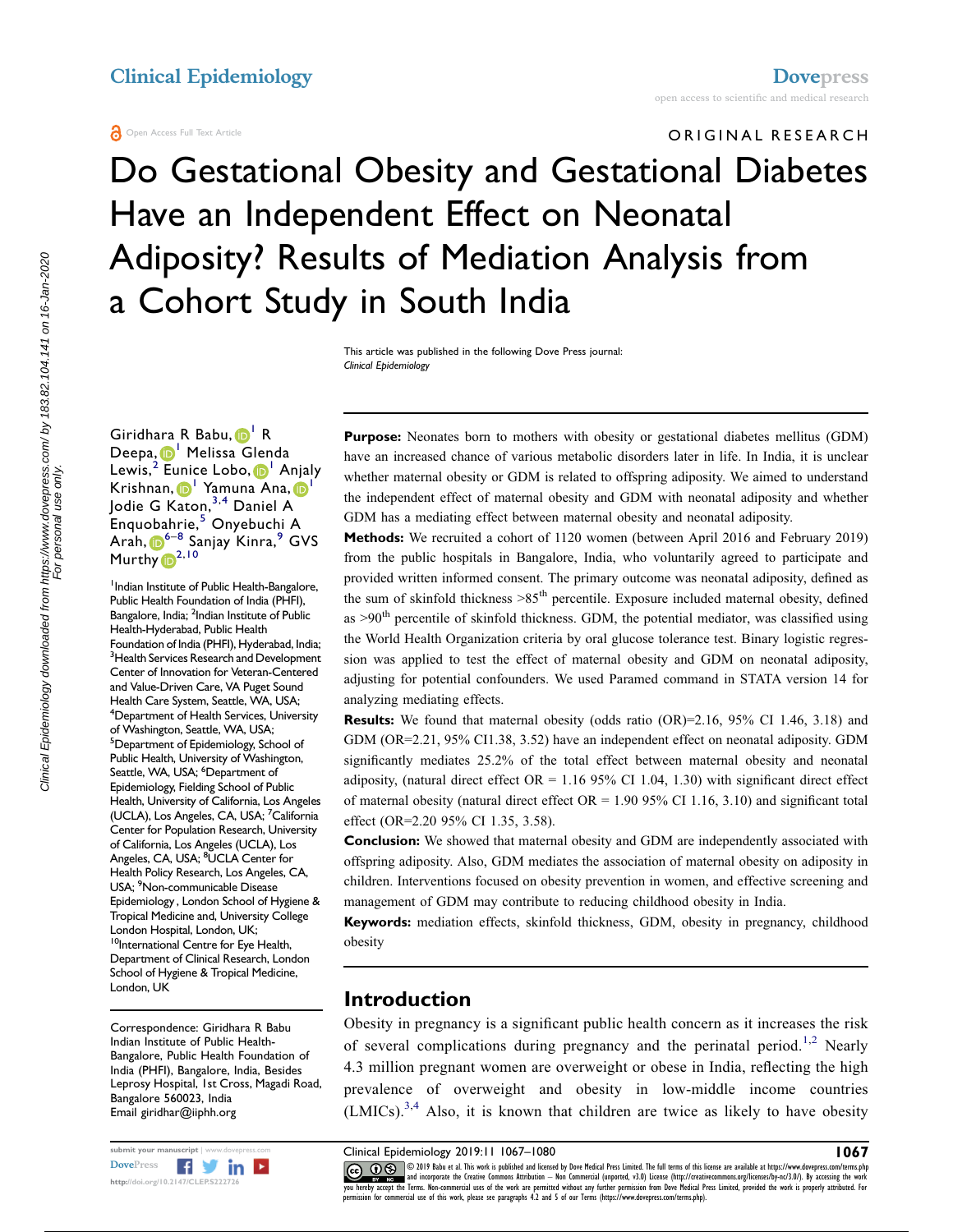<span id="page-1-2"></span><span id="page-1-0"></span>if their mothers were obese during the first trimester of pregnancy.[5](#page-11-4) Maternal obesity results in fetal macrosomia. $6-10$  $6-10$  $6-10$  Also, obesity during pregnancy significantly predisposes pregnant women to develop Gestational diabetes mellitus (GDM), defined as hyperglycaemia that first develops during pregnancy or first diagnosed during pregnancy. Several mechanisms suggest higher risk of developing GDM in obese women. These include higher insulin resistance in obese women compared to women of healthy weight, leading to the increased availability of lipids for fetal growth and development.<sup>[11,](#page-11-7)[12](#page-11-8)</sup> GDM affects more than 17.8 million women worldwide, among whom 28% are in India.<sup>[13](#page-11-9)</sup>

<span id="page-1-7"></span><span id="page-1-6"></span><span id="page-1-5"></span><span id="page-1-4"></span>Maternal obesity and Gestational diabetes mellitus (GDM) are associated with several adverse effects in mothers as well as children during pregnancy and beyond. These include higher cesarean section rate, pre-term delivery, fetal macrosomia, and fetal death.<sup>[6,](#page-11-5)[14](#page-11-10)-[20](#page-11-11)</sup> A recent meta-analysis found that obesity during pregnancy increases the risk of fetal adiposity, with risk rising across the overweight and obese categories proportionately.[21](#page-11-12) Moreover, GDM results in several adverse fetal implications. Babies of women with GDM are prone to develop adiposity, characterized by substantial fat deposition in most skin folds in all areas of the body.[22](#page-11-13) Adult-onset obesity and related complications such as hypertension, Type 2 diabetes mellitus, Cardiovascular Diseases (CVDs) more likely affect chil-dren with adiposity.<sup>[23](#page-11-14)</sup> Several factors, including maternal obesity and GDM, are linked to the increasing burden of fetal adiposity.<sup>[6](#page-11-5)[,24,](#page-11-15)[25](#page-11-16)</sup> Evidence suggests that obesity during pregnancy is a stronger determinant of fetal adiposity compared to pre-pregnancy BMI.<sup>[11](#page-11-7)</sup>

<span id="page-1-12"></span><span id="page-1-11"></span><span id="page-1-10"></span><span id="page-1-9"></span><span id="page-1-8"></span><span id="page-1-3"></span><span id="page-1-1"></span>Hitherto, the role of maternal obesity and GDM in resulting fetal adiposity is mostly studied in high-income countries.[26,](#page-11-17)[27](#page-11-18) Understanding the putative causal path of maternal obesity and fetal adiposity, including the mediation role of GDM is essential to prioritize policy planning and implementation for limiting the adverse effects of these conditions. $28$  In the Indian context, it is unclear as to what degree of maternal obesity and GDM contribute, and whether they are related to each other in resulting adiposity in children. Since two-thirds of pregnant women in India use the public hospitals for the antenatal care services.<sup>[29](#page-11-20)</sup> we aimed to understand the extent of association of maternal obesity with adiposity in neonates, and the mediating role of this association by GDM using a cohort study of women of public hospitals in India.

# Materials and Methods Study Sample, Data Collection, and Ethics **Consideration**

<span id="page-1-13"></span>We established a pregnancy cohort in April 2016, titled as the "Maternal Antecedents of Adiposity Studying the Transgenerational role of Hyperglycemia and Insulin" (MAASTHI). We have published a detailed protocol earlier. $30$  In brief, we approached women in the waiting area of public hospitals and explained the study in detail and included them if they voluntarily agreed to participate and provided written informed consent. We included pregnant women aged above 18 years, in their second trimester (within 36 gestational weeks) visiting and planning to deliver in three public hospitals with their residence in the nearby study area. We excluded participants with severe, past, or current illness or their inability to complete the oral glucose tolerance test (OGTT) before 36 weeks of gestation.

<span id="page-1-14"></span>After obtaining written informed consent, our trained research staff recruited eligible pregnant women and conducted face-to-face interviews by ensuring privacy and confidentiality. Interview details included sociodemographic information, use of tobacco and alcohol, family history of diabetes and cardiovascular diseases (CVD), obstetric history, and assessment of psychosocial environment using a validated version of the Edinburgh Postnatal Depression Scale (EPDS), and social support scale. We measured the physical activity of pregnant mothers using a validated Physical Activity Level (PAL) questionnaire. $31$  The questionnaire had five domains: exercise, hobbies, household chores, sedentary activities, and other common daily activities. These domains include all the activities performed by women in an urban setting. Metabolic Equivalent (MET) values of each activity were then calculated by multiplying three components, namely MET allotted value, duration of activity done, and frequency done in a week. The combined MET value was calculated by adding MET values of individual physical activity. Categorization of the combined score was done, and the level of physical activity was defined as "low" if it was <600 METs, "moderate" when 600–2999 METs, and as "high" when it is  $\geq 3000$ METs.

For the current analyses, we used data from April 2016 to February 2019. Research assistants entered all data in a validated application on an Android device.

The study protocol was reviewed and approved by the Institutional Ethics Committee of the Indian Institute of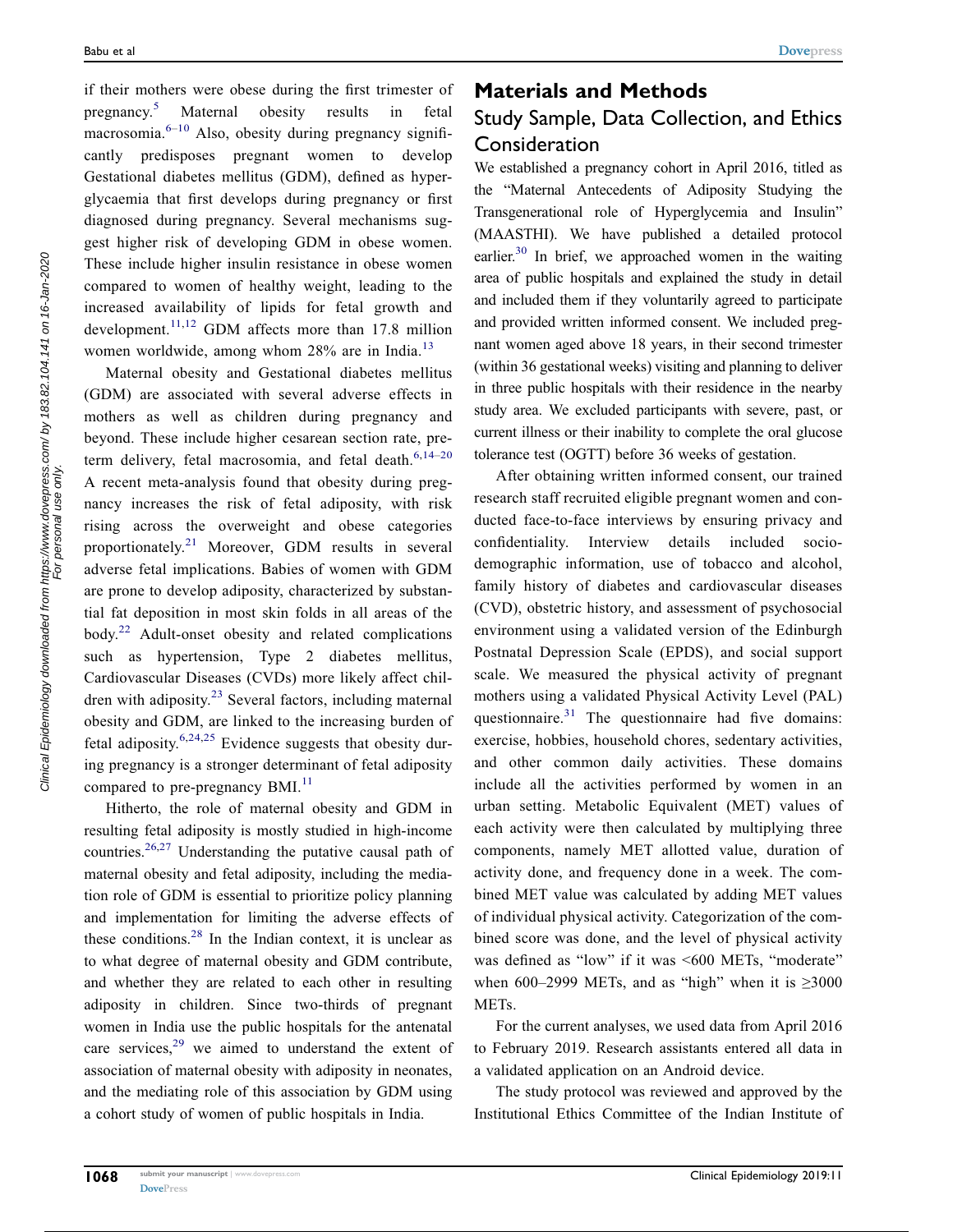Public Health, Bangalore campus (IEC no: IIPHHB/ TRCIEC/091/2015; dated 13/11/2015). The study was conducted in accordance with the Declaration of Helsinki.

# Exposure Assessment – Maternal Obesity

Maternal height, weight, and the sum of skinfold thickness (SFT) measurement at three sites (biceps, triceps, and subscapular) was measured during the hospital visit of the participant using a calibrated portable stadiometer (SECA 213), digital weighing scale (Tanita), and Holtain Calipers (Holtain, UK) respectively. Two readings for weight and height and three readings for skinfold thickness measurements were taken. Women were considered obese - if the sum of skinfold thickness was higher than the  $90<sup>th</sup>$ percentile of the distribution of the sum of skinfold thickness in the study sample. Research assistants were trained and certified in anthropometry at the beginning of the study and then annually to obtain accurate measurements and to avoid inter- and intra-observer variation. All anthropometric equipment were calibrated and validated every month using standardized weights and scales.

## GDM Diagnosis

<span id="page-2-0"></span>Between 24 to 36 weeks of gestation, we invited the participants to undergo a 2 hr 75 grams oral glucose tolerance test (OGTT) after overnight fasting for at least eight hours.<sup>32</sup> We collected 2mL blood in fasting and 2 hr postprandial for glucose analysis. We followed the WHO diagnostic criteria developed by the International Association of Diabetes and Pregnancy Study Group (IADPSG) for the classification of gestational diabetes mellitus (GDM). Accordingly, GDM was diagnosed if the fasting blood sugar (FBS) was equal to or more than 92 mg/dL, and 2 hr postprandial blood sugar (PPBS) equal to or more than 153 mg/dL. $^{33}$  $^{33}$  $^{33}$ 

## <span id="page-2-1"></span>Neonatal Adiposity

We collected details at birth through structured interviews and anthropometric measurements within seven days of the birth of the child. Anthropometric measurements included weight, length, crown-rump length (CRL), circumferences – head, chest, waist, hip, middleupper arm (MUAC), and skinfold thickness. We weighed the neonates on the calibrated digital weighing scale (SECA 354), with two readings taken to the nearest 0.5g. We measured crown-heel and crown-rump length using SECA 417 infantometer to the nearest 0.1 cm. We used the Chasmors body circumference tape to measure circumferences, with two readings taken to the

nearest 0.1 cm. We measured the skinfold thickness in neonates using Holtain Calipers (Holtain, UK) at three sites, namely biceps, triceps, and subscapular areas. The sum of skinfold thickness was calculated (SFT), and centile charts for the sum were determined. A neonate was classified as having excessive fat deposition (adiposity) if SFT was above the  $85<sup>th</sup>$  percentile for the neonate's gestational age. Indian standard for classification of neonates based on the sex and order of the birth was used for the weight for gestational age.<sup>[34](#page-11-25)</sup> The primary information regarding gestational age, parity, and sex from the cohort were used to derive the variable, weight for gestational age. Hence a neonate weighing less than the  $10<sup>th</sup>$  percentile was classified as small for gestational age (SGA), between 10 to  $90<sup>th</sup>$  percentile was appropriate for gestational age (AGA) or healthy, and higher than  $90<sup>th</sup>$  percentile was large for gestational age (LGA).<sup>[34](#page-11-25)</sup>

# <span id="page-2-2"></span>**Confounders**

<span id="page-2-4"></span><span id="page-2-3"></span>Confounders were selected based on literature review and included a priori in the analyses. Studies have shown that GDM significantly and progressively increases due to increased age; the other confounders include parity and family history of diabetes. $35$  We also adjusted for maternal obesity as measured through the sum of skinfold thickness measured during pregnancy, as they are closely correlated.[36,](#page-11-27)[37](#page-11-28) Maternal height is an independent risk factor for GDM. $37,38$  $37,38$  $37,38$  The religion of the respondent, hus-band's income, and alcohol intake were also adjusted.<sup>[39](#page-12-1)</sup> We also adjusted for physical activity (MET values), as increased physical activity is associated with decreased neonatal adiposity,<sup>40</sup> and reduced rates of GDM.<sup>[41](#page-12-3)</sup>

# <span id="page-2-7"></span><span id="page-2-6"></span><span id="page-2-5"></span>Statistical Analysis

<span id="page-2-8"></span>Power analysis was performed for testing mediation effect in multiple logistic regression by a method proposed by Vittinghoff, Sen, and McCulloch's using the "R" package.[42](#page-12-4) The power of the study was 99% considering n=1120, the regression coefficient of GDM (after adjusting for confounders) =1.99, the standard deviation of  $GDM =$ 0.370, the prevalence of neonatal obesity  $=0.146$ , multiple correlations of GDM with the confounders and neonatal obesity  $=0.048$  and level of significance  $= 0.05$ .

We cleaned and organized the data ahead of performing analysis using STATA version 14. A total of 1120 observations were considered for the analysis, of which 1091 were included for SFT analysis. Missing data were analyzed using available case analysis. Categorical variables were expressed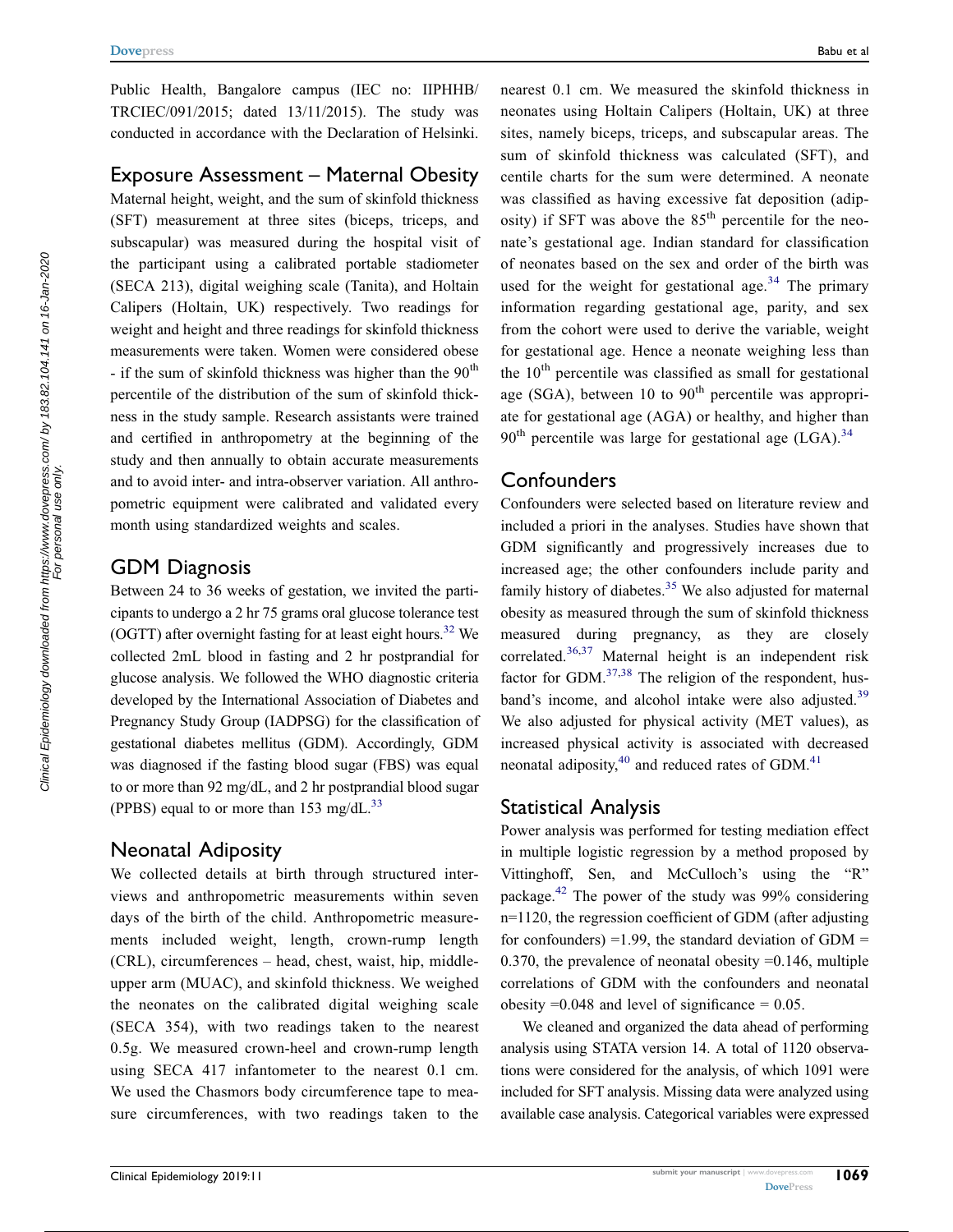as frequency (f) and percentages  $(\%)$  and normally distributed as mean and standard deviation. Association between various socio-demographic factors to GDM, Obesity, SFT, and weight for gestational age were assessed using the Chisquare test and Fisher's exact test when appropriate.

We used univariate logistic regression to test the independent effect of maternal obesity and GDM on neonatal adiposity. Homogeneity of odds ratio (Breslow-Day test) across the levels of GDM and test of conditional independence was assessed using the Mantel Haenszel test. Multiple logistic regression was adopted to adjust for potential confounders. We evaluated multicollinearity among the confounders using a correlation matrix; no multicollinearity if the correlation was less than 0.90. Multicollinearity between exposure and mediator was assessed using the variance inflation factor (VIF) using linear regression, as suggested by Midi H for logistic regression models.[43](#page-12-5)

<span id="page-3-0"></span>Four separate models were performed and compared using different model diagnostics (Likelihood value, Hosmer & Lemeshow test of the goodness of fit, Nagelkerke R Square, and classification accuracy). Model 1 shows the association of maternal obesity on neonatal adiposity adjusting for confounders. Model 2 shows the association of GDM on neonatal adiposity adjusting for confounders. Model 3 shows the association of maternal obesity, GDM on neonatal adiposity adjusting for confounders (with interaction). Model 4 shows the association of maternal obesity, GDM on neonatal adiposity adjusting for confounders (without interaction). We report the odds ratio (OR) with 95% confidence interval (CI) and p values.

The natural direct, natural indirect (mediated by GDM), and the marginal total effects were estimated using mediation analysis using the Logit model. We performed a bootstrapping analysis with 1000 replications. The direct effect= the effect of GDM on the neonatal adiposity without the effect of GDM, and indirect effect= the effect of GDM on the neonatal adiposity mediated via GDM. The product of direct and indirect effects are expressed as the total effect. We estimated the proportion mediated, $^{44}$  $^{44}$  $^{44}$  using Paramed command, $^{45}$  $^{45}$  $^{45}$  as per the approach suggested by Baron and Kenny.[46](#page-12-8)

<span id="page-3-2"></span><span id="page-3-1"></span>Logit  ${P(\text{neonatal adiposity} = 1 | \text{material obesity, neonatal})}$ adiposity, confounders) $(60+61)$  maternal obesity  $+ \beta 2$  GDM) +  $\beta 3$  confounders} —— (a) Logit  ${P(GDM = 1|$  maternal obesity, confounders)} =  $\lambda$  $+ \lambda 1$  maternal obesity +  $\lambda 3$  confounders } —— (b)

## Results

The characteristics of women (N=1020) and neonates enrolled in the MAASTHI cohort from 2016 to 2019 based on neonatal adiposity and large for gestational age (LGA) are presented in [Table 1.](#page-4-0) Among the neonates born during the cohort, 14.6% had SFT >85th percentile and were large for gestational age (n=163/1120). Almost all children born in the group were reportedly healthy during assessment after birth. We found that less than 3.6% reported aspiration of babies while resuscitation was reported in 42% obese babies and 23.6% of babies with LGA. Additionally, 4.3% of neonates with adiposity did not cry soon after delivery compared to less than 2% LGA neonates [\(Table 1\)](#page-4-0).

The characteristics of pregnant women and neonates based on maternal GDM and obesity status are provided in [Table 2.](#page-6-0) Out of the total participants, 9.7% of the mothers were obese, and 16.4% were diagnosed with GDM. We found that  $62.4\%$  (n=109) obese and  $52.2\%$  (n=184) with GDM were Muslims. In our study sample, approximately seven out of 10 women with obesity (70.7%) and nearly two-thirds of women with GDM (63.5%) were multiparous. Infertility was reported in women with GDM as well as among women with obesity. Some form of resuscitation was reported in 34.9% of babies born to women with obesity, and 36% of babies born to GDM mothers [\(Table 2](#page-6-0)).

As seen in [Table 3](#page-8-0), women with obesity delivered a higher proportion of babies with large birth weight than mothers without obesity (18.3% vs 9.1%). Similarly, women with GDM also delivered a higher proportion of babies with large birth weight compared to non-GDM women (18.5% vs 8.3%). Further, compared to women without obesity, babies born to women with obesity had higher head (8.9% vs 12.8%), chest (8.3% vs 12.8%), and middle-upper arm circumference (9.0% vs 18.3%); similarly women with GDM delivered higher proportion of babies with larger MUAC than non-GDM mothers (16.8% vs 8.3%). The percentage of babies with adiposity (>85th percentile of the sum of skinfold thickness) was higher among women with obesity (25.7% vs 13.5%) and women with GDM (23.9% vs 12.7%) when compared to their respective control groups. [\(Table 3\)](#page-8-0)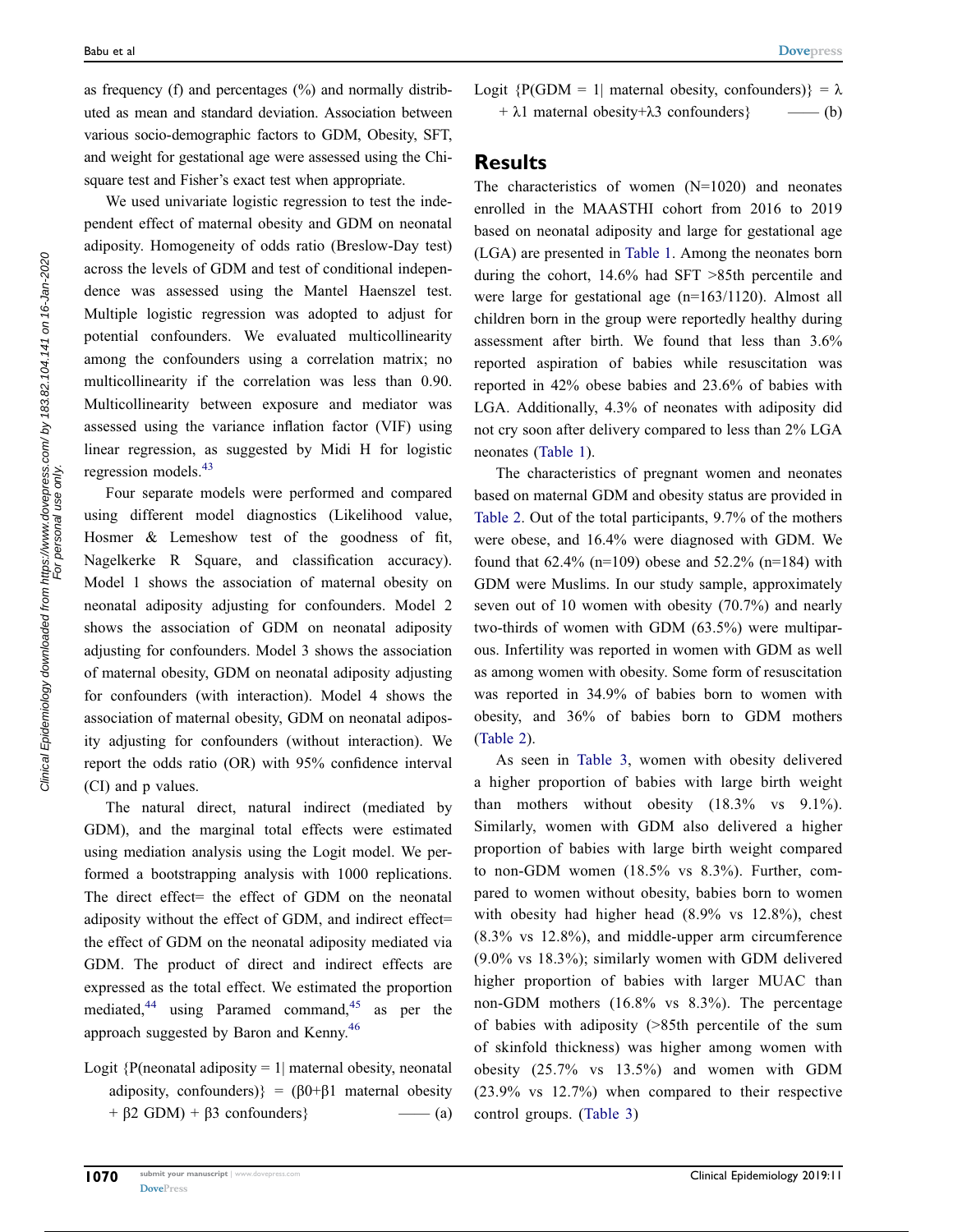<span id="page-4-0"></span>

| Table I Descriptive Statistics of Maternal and Neonatal Characteristics in Relation to Neonatal Adiposity and Large for Gestational |  |
|-------------------------------------------------------------------------------------------------------------------------------------|--|
| Age (LGA) in MAASTHI Cohort 2016-19, India                                                                                          |  |

| <b>Characteristics</b>                               | <b>Categories</b>           | <b>Sum of Skinfold Thickness</b>       |                                  |             | Weight for Gestational Age              |                                  |                   |  |
|------------------------------------------------------|-----------------------------|----------------------------------------|----------------------------------|-------------|-----------------------------------------|----------------------------------|-------------------|--|
|                                                      |                             | $\leq$ 85th<br>Percentile<br>$(n=957)$ | >85th<br>Percentile<br>$(n=163)$ | p value     | ≤90th<br><b>Percentile</b><br>$(n=957)$ | >90th<br>Percentile<br>$(n=163)$ | p value           |  |
|                                                      |                             | $f(\%)$                                | $f(\%)$                          |             | $f(\%)$                                 | f $(%)$                          |                   |  |
| Maternal Age <sup>a</sup>                            |                             | 24.24±4.03                             | 24.25±4.03                       | 0.96        | 24.12±3.99                              | 25.94±4.22                       | 0.02              |  |
| Religion                                             | Hinduism                    | 458(48%)                               | 78(47.9%)                        | 0.79        | 427(46.4%)                              | 24(43.6%)                        | 0.08              |  |
|                                                      | Christianity                | 31(3.2%)                               | 7(4.3%)                          |             | 30(3.3%)                                | 5(9.1%)                          |                   |  |
|                                                      | Islam                       | 466(48.8%)                             | 78(47.9%)                        |             | 463(50.3%)                              | 26(47.3%)                        |                   |  |
| Participant's Education                              | Primary school<br>and below | 68(7.1%)                               | 11(6.7%)                         | 0.86        | 68(7.4%)                                | 3(5.5%)                          | 0.59              |  |
|                                                      | Middle school<br>and above  | 887(92.9%)                             | 152(93.3%)                       |             | 852(92.6%)                              | 52(94.5%)                        |                   |  |
| Husband's Education                                  | Primary school<br>and below | 182(19.1%)                             | 37(22.7%)                        | 0.28        | 184(20%)                                | 11(20.0%)                        | 1.000             |  |
|                                                      | Middle school<br>and above  | 773(80.9%)                             | 126(77.3%)                       |             | 736(80.0%)                              | 44(80.0%)                        |                   |  |
| Participant's current                                | Unemployed                  | 894(93.4%)                             | 147(90.2%)                       | 0.17        | 862(93.7%)                              | 51(92.7%)                        | 0.81 <sup>#</sup> |  |
| occupation                                           | Unskilled<br>worker         | 44(4.6%)                               | 9(5.5%)                          |             | 39(4.2%)                                | 3(5.5%)                          |                   |  |
|                                                      | Skilled workers             | 19(2.0%)                               | 7(4.3%)                          |             | 19(2.1%)                                | 1(1.8%)                          |                   |  |
| Parity                                               | Nulliparous                 | 417(43.6%)                             | 65(39.9%)                        | 0.37        | 414(45.0%)                              | 24(43.6%)                        | 0.84              |  |
|                                                      | Multiparous                 | 539(56.4%)                             | 98(60.1%)                        |             | 506 (55.0%)                             | 31(56.4%)                        |                   |  |
| Family history of diabetes                           | None                        | 748(78.4%)                             | 123(75.5%)                       | 0.38        | 718(78.3%)                              | 41 (74.5%)                       | 0.78              |  |
|                                                      | One parent                  | 182(19.1%)                             | 33(20.2%)                        |             | 175(19.1%)                              | 12(21.8%)                        |                   |  |
|                                                      | Both parent                 | 24(2.5%)                               | 7(4.3%)                          |             | 24(2.6%)                                | 2(3.6%)                          |                   |  |
| Participant's history of GDM                         | Yes                         | 10(1.0%)                               | 3(1.8%)                          | $0.42^{#}$  | 10(1.1%)                                | 1(1.8%)                          | $0.47^{#}$        |  |
| Participant's history of<br>Hypertension             | Yes                         | 13(1.4%)                               | 2(1.2%)                          | $1.000^{#}$ | 14(1.5%)                                | $\mathbf 0$                      | $1.000^{\#}$      |  |
| Participant's history of<br>Anaemia                  | Yes                         | 418(43.8%)                             | 67(41.1%)                        | 0.53        | 394(42.9%)                              | 25(45.5%)                        | 0.71              |  |
| Current GDM status during<br>assessment              | Yes                         | 140(14.6%)                             | 44(27.0%)                        | 0.001       | 148(16.1%)                              | 20(36.4%)                        | < 0.001           |  |
| Current Hypertension status<br>during the assessment | Yes                         | 41(4.4%)                               | 14(9.2%)                         | 0.01        | 47(5.3%)                                | 4(7.4%)                          | $0.53^{\#}$       |  |
| Participant's obesity status                         | Yes                         | 81(8.7%)                               | 28(17.4%)                        | 0.001       | 91(10.1%)                               | 10(18.9%)                        | 0.05              |  |
| Husband's alcohol<br>consumption                     | Yes                         | 130(13.8%)                             | 28(17.5%)                        | 0.208       | 119(13.1%)                              | 9(16.4%)                         | $0.5\,$           |  |

(Continued)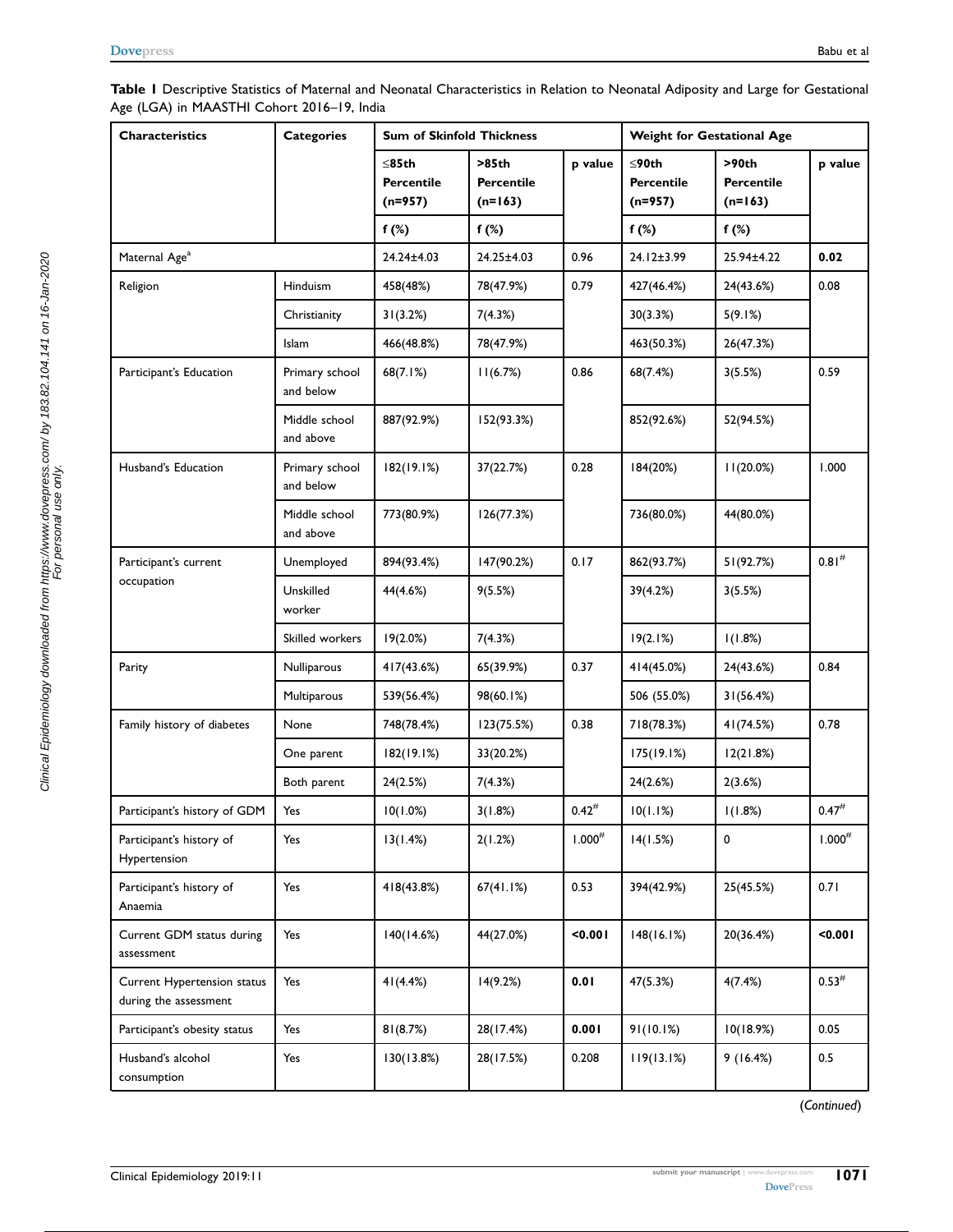### Table I (Continued).

| <b>Characteristics</b>            | <b>Categories</b>               | <b>Sum of Skinfold Thickness</b>              |                                         |             | <b>Weight for Gestational Age</b>             |                                         |                    |  |
|-----------------------------------|---------------------------------|-----------------------------------------------|-----------------------------------------|-------------|-----------------------------------------------|-----------------------------------------|--------------------|--|
|                                   |                                 | $\leq$ 85th<br><b>Percentile</b><br>$(n=957)$ | >85th<br><b>Percentile</b><br>$(n=163)$ | p value     | $\leq$ 90th<br><b>Percentile</b><br>$(n=957)$ | >90th<br><b>Percentile</b><br>$(n=163)$ | p value            |  |
|                                   |                                 | f $(%)$                                       | f $(\%)$                                |             | f $(\%)$                                      | f $(\%)$                                |                    |  |
| Delivery type                     | Spontaneous<br>vaginal delivery | 506(52.9%)                                    | 79(48.5%)                               | $0.54^{#}$  | 484(52.6%)                                    | 23(41.8%)                               | $0.34^{#}$         |  |
|                                   | Emergency<br>caesarean          | 270(28.2%)                                    | 55(33.7%)                               |             | 270(29.3%)                                    | 21(38.2%)                               |                    |  |
|                                   | Elective<br>caesarean           | 179(18.7%)                                    | 29(17.8%)                               |             | 164(17.8%)                                    | 11(2%)                                  |                    |  |
|                                   | Outlet forceps<br>delivery      | 2(0.2%)                                       | 0                                       |             | 2(0.2%)                                       | 0                                       |                    |  |
| Health status of the mother       | Healthy                         | 818(85.5%)                                    | 136(83.4%)                              | 0.5         | 784(85.2%)                                    | 46(83.6%)                               | 0.75               |  |
|                                   | Illness present                 | 139(14.5%)                                    | 27(16.6%)                               |             | 136(14.8%)                                    | 9(16.4%)                                |                    |  |
| Health status of the baby         | Healthy                         | 950(99.3%)                                    | 161(98.8%)                              | $0.63^{\#}$ | 914(99.3%)                                    | 55(100%)                                | 1.000 <sup>#</sup> |  |
|                                   | <b>Diseased</b>                 | 7(0.7%)                                       | 2(1.2%)                                 |             | 6(0.7%)                                       | 0                                       |                    |  |
| Sex                               | Male                            | 480(50.2%)                                    | 87(53.4%)                               | 0.45        | 455(49.5%)                                    | 31(56.4%)                               | 0.32               |  |
|                                   | Female                          | 477(49.8%)                                    | 76(46.6%)                               |             | 465(50.5%)                                    | 24(43.6%)                               |                    |  |
| Baby cried soon after<br>delivery | Yes                             | 938(98.0%)                                    | 156(95.7%)                              | $0.09^{#}$  | 900(97.8%)                                    | 54(98.2%)                               | $1.000^{#}$        |  |
| Aspiration                        | Yes                             | 23(2.4%)                                      | 3(1.8%)                                 | $1.000^{#}$ | 19(2.1%)                                      | 2(3.6%)                                 | $0.33^{#}$         |  |
| Resuscitation                     | Yes                             | 321(34.2%)                                    | 47(42.0%)                               | 0.013       | 309(33.6%)                                    | 13(23.6%)                               | 0.13               |  |

Notes: <sup>a</sup>Mean±standard deviation is mentioned instead of frequency and percentage with an independent sample t-test, p-value. <sup>#</sup>Fishers exact test p-value. Bold indicates statistical significance at 5%.

# Independent Effect

Univariate logistic regression was performed to determine the independent effects of GDM and maternal obesity with neonatal adiposity. We found that both GDM and maternal obesity have an independent impact on neonatal adiposity, maternal obesity OR=2.16 (95% CI 1.46, 3.18), and GDM OR=2.21(95% CI1.38, 3.52) respectively ([Table 4](#page-9-0)). The homogeneity of odds ratio across the levels of GDM using the Breslow-Day test was insignificant ( $\chi$ 2=0.14, p-value =0.71), indicating that the association between GDM and neonatal adiposity did not differ significantly between women with and without GDM. The test of conditional independence using Mantel Haenszel indicated that maternal obesity and neonatal adiposity are conditionally independent, given the status of maternal obesity ( $p$ -value =0.008) and also vice versa (p-value =0.002) (data not present in the table).

# Adjusted Effect

The results of the multiple Binary logistic regressions for four models are also shown in [Table 4.](#page-9-0) Due to multicollinearity among gravida and parity, we performed separate multiple regression models to choose the best model. Based on the Likelihood ratio test, parity was better than gravida in model fitting. The final model included GDM, maternal obesity, religion, MET values, participant's history of diabetes, parity, family history of diabetes, husband's alcohol consumption status, maternal age, husband's income, and participant's height. Four separate models were performed and compared using different model diagnostics. We observed no significant multiplicative interaction between maternal obesity and GDM (p value=0.78). The likelihood value, Hosmer & Lemeshow test of the goodness of fit, Nagelkerke R Square, and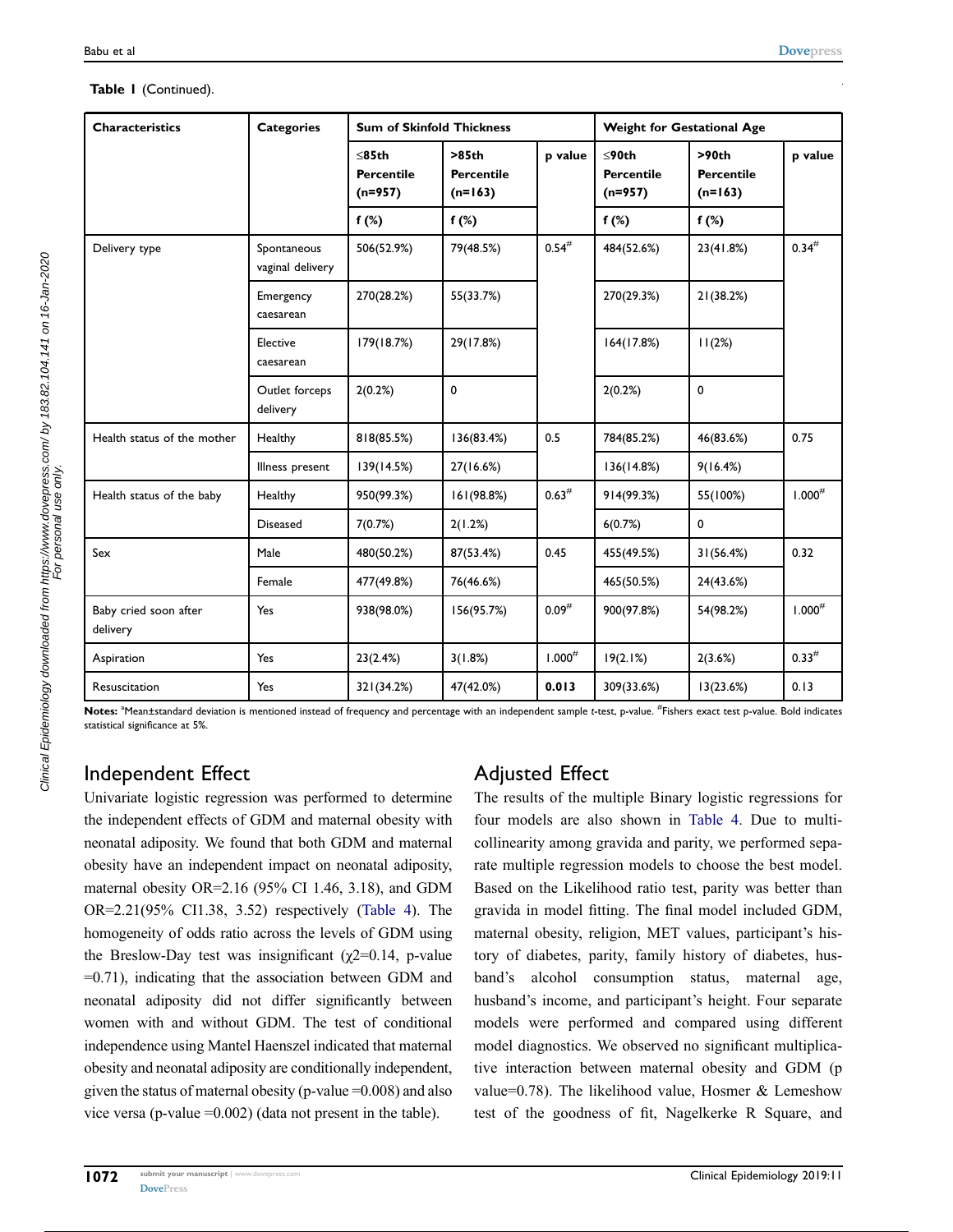#### <span id="page-6-0"></span>Table 2 Descriptive Statistics of Maternal and Neonatal Characteristics in Relation to Maternal Obesity and Gestational Diabetes Mellitus (GDM) in MAASTHI Cohort 2016–19, India

| <b>Characteristics</b>                            |                                 | Maternal Obesity Statusb |                        |                   |                         | <b>GDM Status<sup>c</sup></b> |                     |  |
|---------------------------------------------------|---------------------------------|--------------------------|------------------------|-------------------|-------------------------|-------------------------------|---------------------|--|
|                                                   |                                 | Yes<br>$(n=109)$         | <b>No</b><br>$(n=982)$ | p value           | <b>Yes</b><br>$(n=184)$ | No<br>$(n=936)$               | p value             |  |
|                                                   |                                 | f $(\%)$                 | f $(\%)$               |                   | $f(\%)$                 | $f(\%)$                       |                     |  |
| Maternal Age <sup>a</sup>                         |                                 | 25.14±4.23               | 24.16±4.0              | 0.02              | 25.37±4.25              | 24.01±3.95                    | < 0.001             |  |
| Religion                                          | Hinduism                        | 37(33.9%)                | 482(49.1%)             | 0.01              | 83(45.1%)               | 453(48.5%)                    | 0.54                |  |
|                                                   | Christianity                    | 4(3.7%)                  | 34(3.5%)               |                   | 5(2.7%)                 | 33(3.5%)                      |                     |  |
|                                                   | Islam                           | 68(62.4%)                | 466(47.5%)             |                   | 96(52.2%)               | 448(48.0%)                    |                     |  |
| Participant's Education                           | Primary school and<br>below     | 4(3.7%)                  | 73(7.4%)               | 0.15              | 14(7.6%)                | 65(7.0%)                      | 0.75                |  |
|                                                   | Middle school and above         | 105(96.3%)               | 909(92.6%)             |                   | 170(92.4%)              | 869(93.0%)                    |                     |  |
| Parity                                            | Nulliparous                     | 32(29.4%)                | 436(44.4%)             | 0.003             | 67(36.4%)               | 415(44.4%)                    | 0.05                |  |
|                                                   | Multiparous                     | 77(70.7%)                | 546(55.6%)             |                   | 117(63.5%)              | 520<br>(55.7%)                |                     |  |
| Family history of diabetes                        | None                            | 74(67.9%)                | 771(78.8%)             | 0.03              | 749(80.3%)              | 122(66.3%)                    | 0.001               |  |
|                                                   | One parent                      | 30(27.5%)                | 182(18.6%)             |                   | 162(17.4%)              | 53(28.8%)                     |                     |  |
|                                                   | Both parent                     | 5(4.6%)                  | 26(2.7%)               |                   | 22(2.4%)                | 9(4.9%)                       |                     |  |
| Participant's history of Infertility<br>treatment | Yes                             | 4(3.7%)                  | 9(0.9%)                | $0.03^{\#}$       | 6(3.3%)                 | 7(0.8%)                       | 0.004               |  |
| Participant's history of GDM                      | Yes                             | 3(2.8%)                  | 9(0.9%)                | 0.11 <sup>#</sup> | 1(0.5%)                 | 12(1.3%)                      | $0.71^{#}$          |  |
| Participant's history of Hypertension             | Yes                             | 3(2.8%)                  | 12(1.2%)               | $0.19^{#}$        | 14(1.5%)                | 1(1.0%)                       | $0.49^{#}$          |  |
| Metabolic Equivalents (MET) value                 | Low                             | 1(0.9%)                  | 21(2.2%)               | $0.72^{#}$        | 3(1.7%)                 | 19(2.1%)                      | $1.000^{#}$         |  |
|                                                   | Moderate                        | 107(99.1%)               | 950(97.8%)             |                   | 177(98.3%)              | 904(97.9%)                    |                     |  |
| EPDS score**                                      | $\leq$   3                      | 101(92.7%)               | 897(91.3%)             | 0.64              | 856(91.6%)              | 168(91.3%)                    | 0.91                |  |
|                                                   | > 13                            | 8(7.3%)                  | 85(8.7%)               |                   | 79(8.4%)                | 16(8.7%)                      |                     |  |
| Husband's tobacco use                             | Yes                             | 51(46.8%)                | 397(41.0%)             | 0.25              | 83(45.4%)               | 378(41%)                      | 0.28                |  |
| Delivery type                                     | Spontaneous vaginal<br>delivery | 52(47.7%)                | 516(52.5%)             | $0.45^{#}$        | 78(42%)                 | 507(54.2%)                    | $\mathbf{0.024}^\#$ |  |
|                                                   | Emergency caesarean<br>section  | 31(28.4%)                | 288(29.3%)             |                   | 66(36%)                 | 259(27.7%)                    |                     |  |
|                                                   | Elective caesarean<br>section   | 26(23.9%)                | 176(17.9%)             |                   | 40(22%)                 | 168(17.9%)                    |                     |  |
|                                                   | Vacuum extraction               | 0                        | 2(0.2%)                |                   | $\mathbf 0$             | 2(0.2%)                       |                     |  |
| Health status of the baby                         | Healthy                         | 108(99.1%)               | 974(99.2%)             | $1.000^{#}$       | 183(100%)               | 928(99.1%)                    | $1.000^{\#}$        |  |
|                                                   | <b>Diseased</b>                 | 1(0.9%)                  | 8(0.8%)                |                   | 1(1.0%)                 | 8(0.8%)                       |                     |  |

(Continued)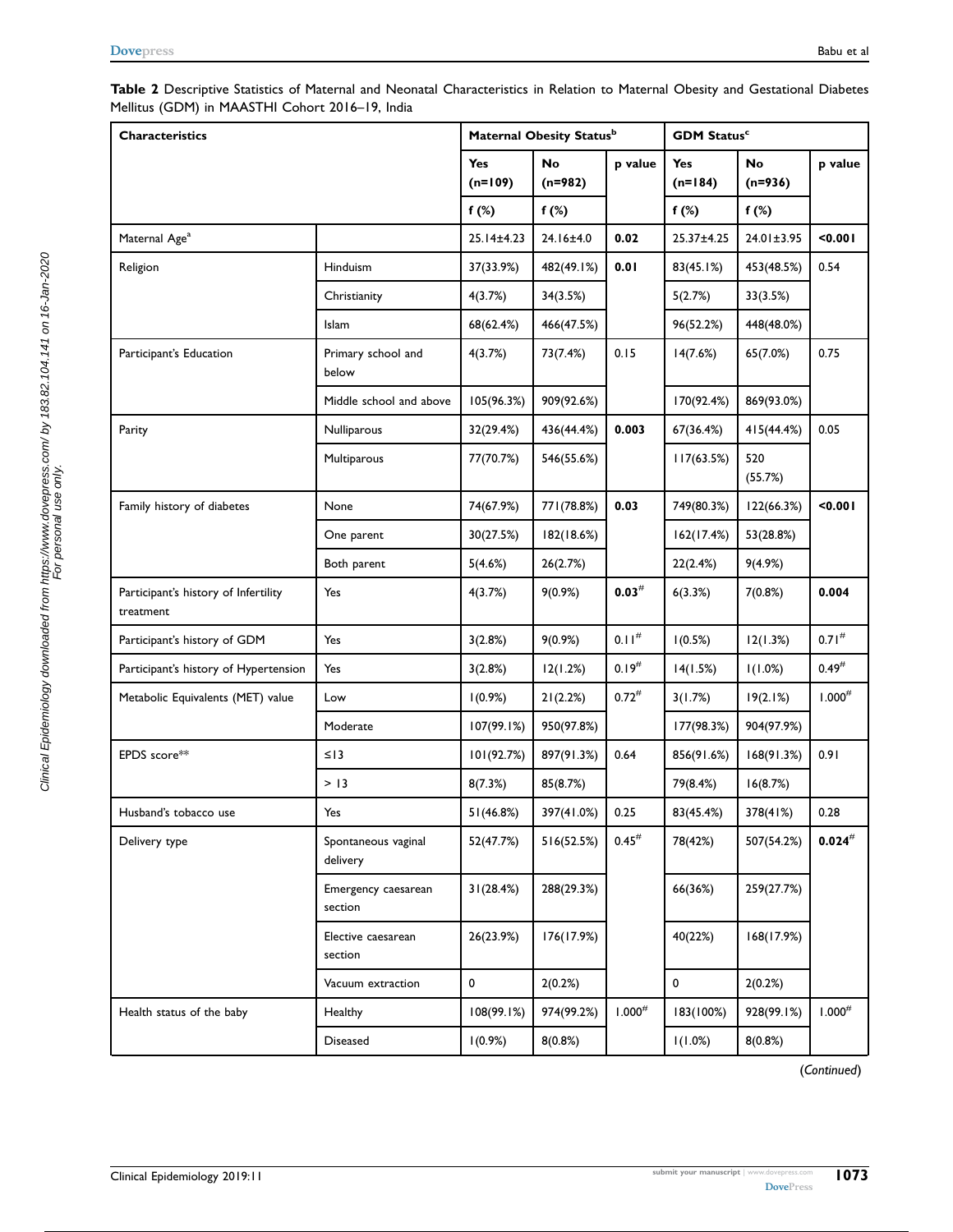#### Table 2 (Continued).

| <b>Characteristics</b>         |        |                         | Maternal Obesity Status <sup>b</sup> |            | <b>GDM Status<sup>c</sup></b> |                        |            |  |
|--------------------------------|--------|-------------------------|--------------------------------------|------------|-------------------------------|------------------------|------------|--|
|                                |        | <b>Yes</b><br>$(n=109)$ | <b>No</b><br>$(n=982)$               | p value    | <b>Yes</b><br>$(n=184)$       | <b>No</b><br>$(n=936)$ | p value    |  |
|                                |        | f $(*)$<br>f $(*)$      |                                      | f $(*)$    | f $(*)$                       |                        |            |  |
| Sex                            | Male   | 69(63.3%)               | 486(49.5%)                           | 0.006      | 106(58%)                      | 461(49.3%)             | 0.04       |  |
|                                | Female | 40(36.7%)               | 496(50.5%)                           |            | 78(42%)                       | 475(50.7%)             |            |  |
| Baby cried soon after delivery | Yes    | 106(97.2%)              | 960(97.8%)                           | $0.73^{#}$ | 180(98%)                      | 914(97.6%)             | $1.00^{#}$ |  |
| Aspiration                     | Yes    | 2(1.8%)                 | 22(2.2%)                             | $0.60^{#}$ | 2(1.1%)                       | 24(2.6%)               | $0.29^{#}$ |  |
| Resuscitation                  | Yes    | 38(34.9%)               | 354(36.0%)                           | 0.81       | 67(36%)                       | 325(34.7%)             | 0.66       |  |

Notes: <sup>a</sup>Mean±standard deviation is mentioned instead of frequency and percentage with an independent sample *t*-test, p value. <sup>b</sup>More than 90th percentile of sum of skinfold thickness as the obese category. <sup>c</sup>Fasting blood sugar (FBS) equal to or more than 92 mg/dL or 2 hr postprandial blood sugar (PPBS) equal to or more than 152 mg/ dL(32) as GDM. Bold indicates statistical significance at 5%. #Fishers exact test p value. \*\*Scores range from 0 to 30.

Abbreviation: EPDS, Edinburgh Postnatal Depression Scale to screen for depression.

classification accuracy suggested that model 4 is a better fit to the data than models 1, 2, and 3. Our results indicated that the odds of having adiposity in babies were 1.90 times higher for women with obesity (95% CI: 1.16, 3.12) and 1.99 times higher for women with GDM (95% CI: 1.31, 3.02) adjusting for other confounders.

# Mediation Analysis [\(Table 5](#page-10-0))

Model (a) and (b) from the equations were fitted for mediation analysis. These models were fitted with no interaction and no multicollinearity (VIF=1.03) between exposure and mediator but adjusted for potential confounders. GDM significantly mediates the relationship between maternal obesity and neonatal adiposity, (natural direct effect  $OR = 1.1695\%$  CI 1.04, 1.30) with significant direct effect of maternal obesity (natural direct effect  $OR = 1.90$ 95% CI 1.16, 3.10) and significant total effect (OR=2.20 95% CI 1.35, 3.58). The results indicate that GDM mediates 25.2% of the total effect of maternal obesity and neonatal adiposity. With 1000 replications, there were no significant differences in the confidence intervals [\(Table 5\)](#page-10-0).

# **Discussion**

We aimed to understand how maternal obesity and GDM during pregnancy are associated with adiposity in the offspring. Our results suggest that both maternal obesity and GDM are independently associated with adiposity in neonates. While neonates born to women with GDM show association with most of the anthropometric markers of adiposity, such association was seen only for birth weight <span id="page-7-0"></span>and middle-upper arm circumference in neonates borne to with women with obesity. This finding is corroborated by other studies demonstrating that obesity in offspring is associated with maternal GDM and obesity. $47-52$  $47-52$  Further, results from the regression models showed that GDM is a stronger determinant of adiposity in neonates and mediates the effect of maternal obesity on neonatal adiposity. These results suggest that the risk factors for adiposity in neonates are to be addressed by using a life course perspective.

<span id="page-7-2"></span><span id="page-7-1"></span>India is undergoing a rapid epidemiological and demo-graphical transition.<sup>[53](#page-12-11)</sup> Since GDM affects nearly one in five Indian pregnant women, our current study suggests that it is essential to prioritize GDM screening and management by the policymakers. The Indian national guidelines (2014) recommend GDM screening for all pregnant women during pregnancy.<sup>54</sup> However, only 44% of pregnant mothers in public health facilities underwent OGTT as a screening test for GDM.<sup>[55](#page-12-13)</sup> Besides, the proportion of women who complete the test is also low. The results from public hospitals suggest that women from lower socioeconomic status are equally affected. Therefore, universal screening might be useful in the timely management of GDM and in preventing adverse consequences.  $56,57$  $56,57$  $56,57$ 

<span id="page-7-5"></span><span id="page-7-4"></span><span id="page-7-3"></span>Additionally, we also reported that obesity in women is associated with adiposity in neonates. This suggests that early intervention preventing or controlling obesity in young women can end the vicious cycle of obesity across generations.[58](#page-12-16) Interventions aimed at addressing nutritional intake, healthy weight, and physical activity directed at parents can reduce obesity-related health consequences.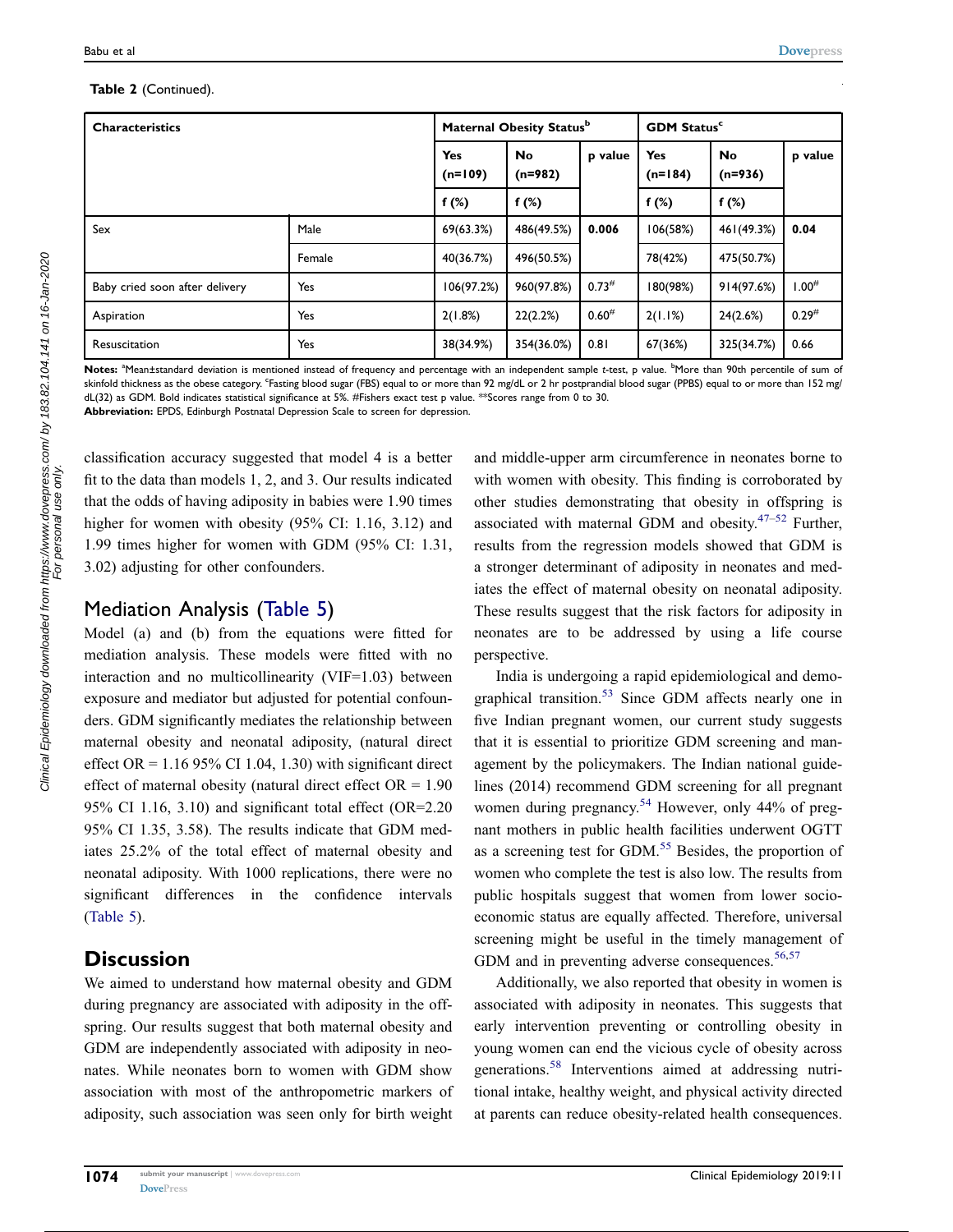<span id="page-8-0"></span>

| Table 3 Distribution of Neonatal Anthropometric Characteristics Over Obese and GDM Categories |  |  |  |  |
|-----------------------------------------------------------------------------------------------|--|--|--|--|
|-----------------------------------------------------------------------------------------------|--|--|--|--|

| <b>Neonatal Anthropometric</b><br><b>Characteristics</b> | <b>Categories</b>                                      | <b>Maternal Obesity</b><br><b>Status</b> |                                        | <b>GDM Status</b><br>p value |                                     |                                       | p value |
|----------------------------------------------------------|--------------------------------------------------------|------------------------------------------|----------------------------------------|------------------------------|-------------------------------------|---------------------------------------|---------|
|                                                          |                                                        | <b>Yes</b><br>$(n=109)$                  | <b>No</b><br>$(n=982)$                 |                              | Yes<br>$(n=184)$                    | <b>No</b><br>$(n=936)$                |         |
|                                                          |                                                        | $f(\%)$                                  | $f(\%)$                                |                              | $f(\%)$                             | $f(\%)$                               |         |
| Birth weight (kg)                                        | $<$   0th<br>10th - 90th<br>>90th                      | 10(9.2%)<br>79(72.5%)<br>20(18.3%)       | 96(9.8%)<br>797(81.2%)<br>89(9.1%)     | 0.0001                       | 11(6.0%)<br>139(75.5%)<br>34(18.5%) | 97(10.4%)<br>761(81.3%)<br>78(8.3%)   | 0.01    |
| Crown rump length (cm)                                   | $<$   0th<br>10th - 90th<br>>90th                      | 10(9.2%)<br>88(80.7%)<br>11(10.1%)       | 99(10.2%)<br>779(80.1%)<br>95(9.8%)    | 0.17                         | 14(7.7%)<br>139(76.8%)<br>28(15.5%) | 97(10.4%)<br>751(80.8%)<br>82(8.8%)   | 0.14    |
| Length (cm)                                              | $<$ $10th$<br>10th - 90th<br>>90th                     | 12(11.0%)<br>81(74.3%)<br>16(14.7%)      | 88(9.0%)<br>801(81.7%)<br>92(9.4%)     | 0.33                         | 13(7.1%)<br>149(81.0%)<br>22(12.0%) | 91(9.7%)<br>756(80.9%)<br>88(9.4%)    | 0.25    |
| Head Circumference (cm)                                  | $<$   0th<br>$10th - 90th$<br>>90th                    | 9(8.3%)<br>86(78.0%9)<br>14(12.8%)       | 101(10.3%)<br>794(80.9%)<br>87(8.9%)   | 0.01                         | 14(7.6%)<br>142(77.2%)<br>28(15.2%) | 98(10.5%)<br>762(81.4%)<br>76(8.1%)   | 0.34    |
| Chest circumference (cm)                                 | $<$   0th<br>10th - 90th<br>>90th                      | 11(10.1%)<br>84(77.1%)<br>14(12.8%)      | 93(9.5%)<br>807(82.3%)<br>81(8.3%)     | 0.0001                       | 12(6.5%)<br>141(76.6%)<br>31(16.8%) | 99(10.6%)<br>768(82.1%)<br>68(7.3%)   | 0.25    |
| Waist circumference (cm)                                 | $<$ 10th<br>$10th - 90th$<br>>90th                     | 11(10.1%)<br>88(80.7%)<br>10(9.2%)       | 98(10.0%)<br>801(81.6%)<br>83(8.5%)    | 0.10                         | 12(6.5%)<br>151(82.1%)<br>21(11.4%) | 100(10.7%)<br>760(81.2%)<br>76(8.1%)  | 0.91    |
| Hip Circumference (cm)                                   | $<$ 10th<br>$10th - 90th$<br>>90th                     | 10(9.2%)<br>84(77.1%)<br>15(13.8%)       | 84(8.6%)<br>811(82.6%)<br>87(8.9%)     | 0.02                         | 8(4.3%)<br>152(82.6%)<br>24(13.0%)  | 89(9.5%)<br>767(81.9%)<br>80(8.5%)    | 0.23    |
| Mid upper arm circumference (cm)                         | $<$   0th<br>$10th - 90th$<br>>90th                    | 11(10.1%)<br>78(71.6%)<br>20(18.3%)      | 104(10.6%)<br>790(80.4%)<br>88(9.0%)   | 0.0003                       | 11(6%)<br>142(77.2%)<br>31(16.8%)   | 109(11.6%)<br>749(80.0%)<br>78(8.3%)  | 0.01    |
| Sum of skinfold thickness (mm)                           | $10^{\text{th}}$<br>$10th - 85th$<br>$>85^{\text{th}}$ | 4(3.7%)<br>77(70.6%)<br>28(25.7%)        | 105(10.7%)<br>744(75.8%)<br>133(13.5%) | 0.001                        | 15(8.2%)<br>125(67.9%)<br>44(23.9%) | 97(10.4%)<br>720(76.9%)<br>119(12.7%) | $0.001$ |

Clinical Epidemiology downloaded from https://www.dovepress.com/ by 183.82.104.141 on 16-Jan-2020<br>For personal use only. Clinical Epidemiology downloaded from https://www.dovepress.com/ by 183.82.104.141 on 16-Jan-2020 For personal use only.

Note: Bold indicates statistical significance at 5%.

We also reported that instead of birth weight, the skinfold thickness of neonates is a reliable marker of adiposity in identifying adverse consequences in the offspring of women with obesity and GDM. The relatively high cost of the calipers and the need for rigorous training and validation of the measurements by research staff makes it tough for scaling up in public hospitals. Our results indicate that a similar positive association is seen with the middle-upper arm circumference for adiposity in neonates. These indirect methods of measurements can be used for identifying and tracking adiposity in neonates, especially in resource-scarce settings, thus ideal for public hospitals. Previous studies

have shown the measurements of MUAC, and CC as measures of adiposity are not only comparable to dual-energy X-ray (DXA) or underwater weighing but also cost-effective and applicable for larger populations.<sup>59–[66](#page-12-18)</sup>

<span id="page-8-1"></span>Further, we found that GDM mediates 25.2% of the association between obesity in women with neonatal adiposity. Future studies can inform regarding the exact biological nature of this mediation mechanism to uncover the causal path between obesity in mother and neonatal adiposity. Maternal obesity has both a direct and indirect effect on infant adiposity. We show that the clustering of risk factors of obesity and GDM predisposes infants to NCDs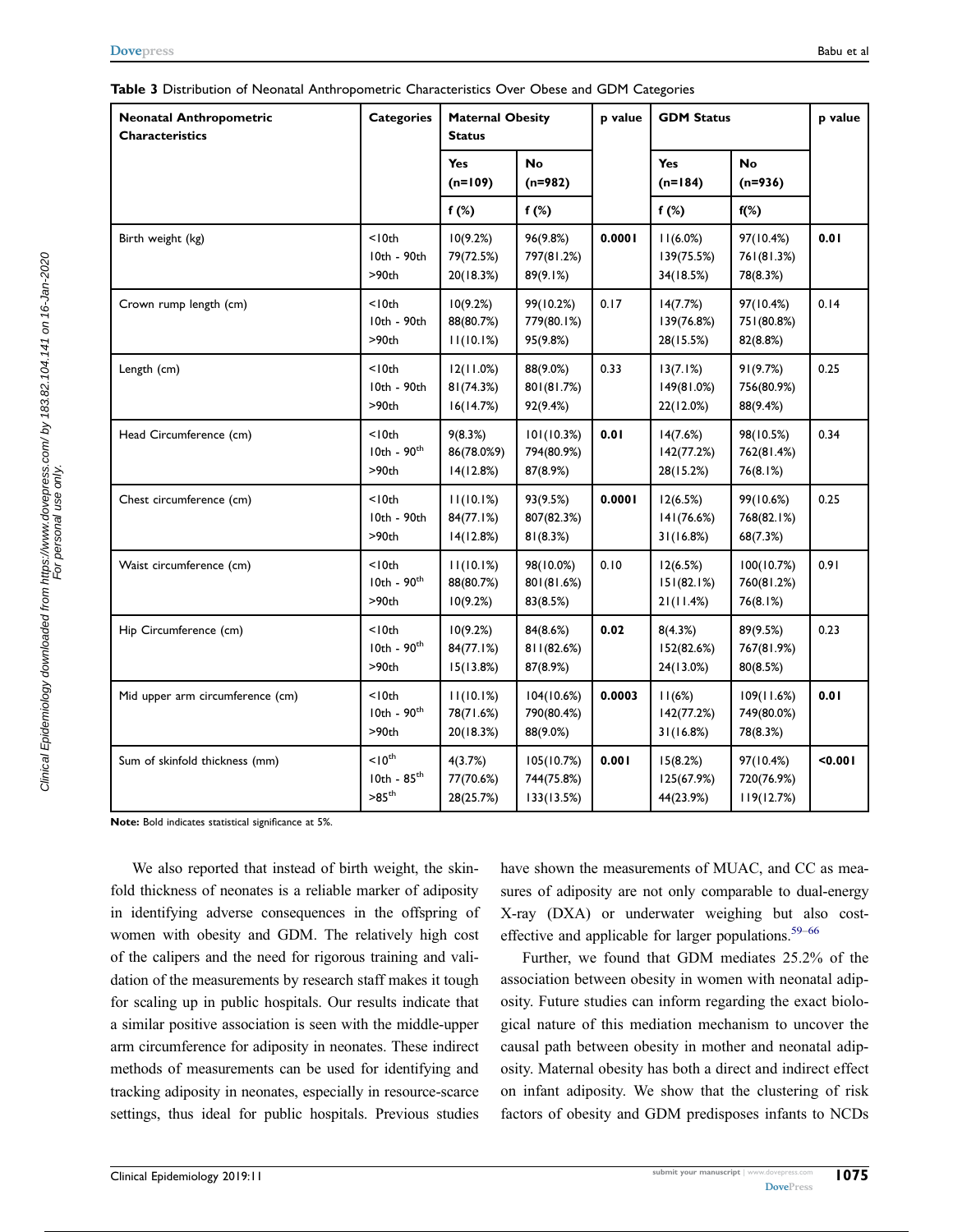| <b>Variables</b>                        |              | <b>Sum of Skinfold Thickness</b> |                                        |                                    |                                                    |                                                              |  |  |
|-----------------------------------------|--------------|----------------------------------|----------------------------------------|------------------------------------|----------------------------------------------------|--------------------------------------------------------------|--|--|
|                                         |              | <b>Univariate</b>                | Model I<br>Including<br><b>Obesity</b> | Model 2<br>Including<br><b>GDM</b> | Model 3 Obesity with<br><b>GDM</b> and Interaction | Model 4<br><b>Obesity, GDM</b><br><b>Without Interaction</b> |  |  |
|                                         |              | <b>Unadjusted OR</b><br>(95% CI) | Adjusted OR (95% CI)                   |                                    |                                                    |                                                              |  |  |
| Participant's obesity                   | Yes          | 2.21(1.38, 3.52)                 | 2.18(1.35, 3.54)                       | $\overline{\phantom{a}}$           | 1.80(0.95, 3.40)                                   | 1.90(1.16, 3.12)                                             |  |  |
| status                                  | No           | I.                               | J.                                     | -                                  | T                                                  | г                                                            |  |  |
| Current GDM status<br>during assessment | Yes          | 2.16(1.46, 3.18)                 | $\qquad \qquad \blacksquare$           | 2.18(1.45,<br>3.28)                | 1.93(1.21, 3.10)                                   | 1.99(1.31, 3.02)                                             |  |  |
|                                         | <b>No</b>    | L.                               | $\overline{a}$                         | I.                                 | L                                                  | г                                                            |  |  |
| Religion                                | Hinduism     | 1.02(0.73, 1.43)                 | 1.07(0.73, 1.58)                       | 1.03(0.70, 1.51)                   | 1.07(0.73, 1.58)                                   | 1.08(0.73, 1.58)                                             |  |  |
|                                         | Christianity | 1.35(0.57, 3.17)                 | 1.45(0.60, 3.52)                       | 1.50(0.62, 3.64)                   | 1.52(0.63, 3.71)                                   | 1.52(0.63, 3.70)                                             |  |  |
|                                         | <b>Islam</b> | $\mathsf{L}$                     | J.                                     | T                                  | T                                                  | L                                                            |  |  |
| MET values                              | Low          | T                                | T                                      | $\mathbf{I}$                       | $\mathsf{L}$                                       | L                                                            |  |  |
|                                         | Moderate     | 1.09(0.32, 3.73)                 | 3.01(0.40, 22.87)                      | 3.17(0.41,<br>24.32)               | 3.13(0.41, 24.09)                                  | 3.10(0.40, 23.88)                                            |  |  |
| Participant's history                   | Yes          | 1.78(0.48, 6.52)                 | 1.65(0.41, 6.63)                       | 2.07(0.52, 8.26)                   | 1.81(0.44, 7.45)                                   | 1.81(0.44, 7.46)                                             |  |  |
| of diabetes                             | <b>No</b>    | $\mathbf{I}$                     | $\mathbf{I}$                           | T                                  | T                                                  | L                                                            |  |  |
| Parity                                  | Nulliparous  | $\mathbf{I}$                     | T                                      | $\mathbf{I}$                       | $\mathbf{I}$                                       | L                                                            |  |  |
|                                         | Multiparous  | 1.17(0.83, 1.64)                 | 1.19(0.81, 1.74)                       | 1.22(0.83, 1.78)                   | 1.19(0.81, 1.75)                                   | 1.19(0.81, 1.75)                                             |  |  |
| Family history of                       | None         | ı                                | $\mathbf{I}$                           | T                                  | T                                                  | т                                                            |  |  |
| diabetes                                | One parent   | 1.10(0.73, 1.67)                 | 1.09(0.70, 1.68)                       | 1.04(0.67, 1.61)                   | 1.03(0.66, 1.61)                                   | 1.03(0.66, 1.60)                                             |  |  |
|                                         | Both parent  | 1.77(0.75, 4.20)                 | 1.87(0.77, 4.58)                       | 1.75(0.71, 4.30)                   | 1.68(0.67, 4.18)                                   | 1.69(0.68, 4.20)                                             |  |  |
| Husband's alcohol                       | Yes          | 1.33(0.85, 2.08)                 | 1.41(0.87, 2.30)                       | 1.40(0.86, 2.29)                   | 1.43(0.87, 2.33)                                   | 1.42(0.87, 2.33)                                             |  |  |
| consumption status                      | No           |                                  | J.                                     | ı                                  |                                                    |                                                              |  |  |
| Maternal age                            |              | 1.00(0.96, 1.04)                 | 0.99(0.94, 1.04)                       | 0.98(0.94, 1.03)                   | 0.98(0.93, 1.03)                                   | 0.98(0.93, 1.03)                                             |  |  |
| Husband's income                        |              | 1.00(1.00, 1.00)                 | 1.00(1.00, 1.00)                       | 1.00(1.00, 1.00)                   | 1.00(1.00, 1.00)                                   | 1.00(1.00, 1.00)                                             |  |  |
| Participant's height                    |              | 1.01(0.98, 1.04)                 | 1.02(0.99, 1.05)                       | 1.02(0.99, 1.05)                   | 1.02(0.99, 1.05)                                   | 1.02(0.99, 1.05)                                             |  |  |
| Interaction (Obesity × GDM)             |              |                                  |                                        |                                    | p value=0.78                                       |                                                              |  |  |
| 2log likelihood                         |              |                                  | 868.65                                 | 865.88                             | 859.77                                             | 857.77                                                       |  |  |
| Nagelkerke R Square                     |              |                                  | 0.032                                  | 0.038                              | 0.048                                              | 0.048                                                        |  |  |
| Hosmer & Lemeshow test                  |              |                                  | $\chi^2$ =4.82, p=0.77                 | $\chi^2$ =4.89,<br>p=0.77          | $\chi^2$ =5.06, p=0.75                             | $\chi^2$ =5.06, p=0.77                                       |  |  |
| Classification accuracy                 |              |                                  | 85.2%                                  | 85.3%                              | 85.3%                                              | 85.3%                                                        |  |  |

#### <span id="page-9-0"></span>Table 4 Logistic Regression Models: Effect of GDM and Obesity Adjusted for Potential Confounders on Neonatal Adiposity

Notes: Clinically relevant confounders have been included in the model thought the p value is not less than 0.20. Model 1- Maternal obesity, maternal age, maternal height, Religion, MET values, Husband's income, Diabetes history in family, Parity, Husband's alcohol consumption status. Model 2- GDM, maternal age, maternal height, Religion, MET values, Husband's income, Diabetes history in family, Parity, Husband's alcohol consumption status. Model 3- Maternal obesity, GDM, interaction (Obesity × GDM), Age, Height, Religion, MET values, Husband's income, Diabetes history in family, Parity, Husband's alcohol consumption status. Model 4 –Maternal obesity, GDM, maternal age, maternal height, Religion, MET values, Husband's income, Diabetes history in family, Parity, Husbands alcohol consumption status. Bold indicates statistical significance at 5%. Abbreviations: OR, Odds ratio; CI, confidence interval.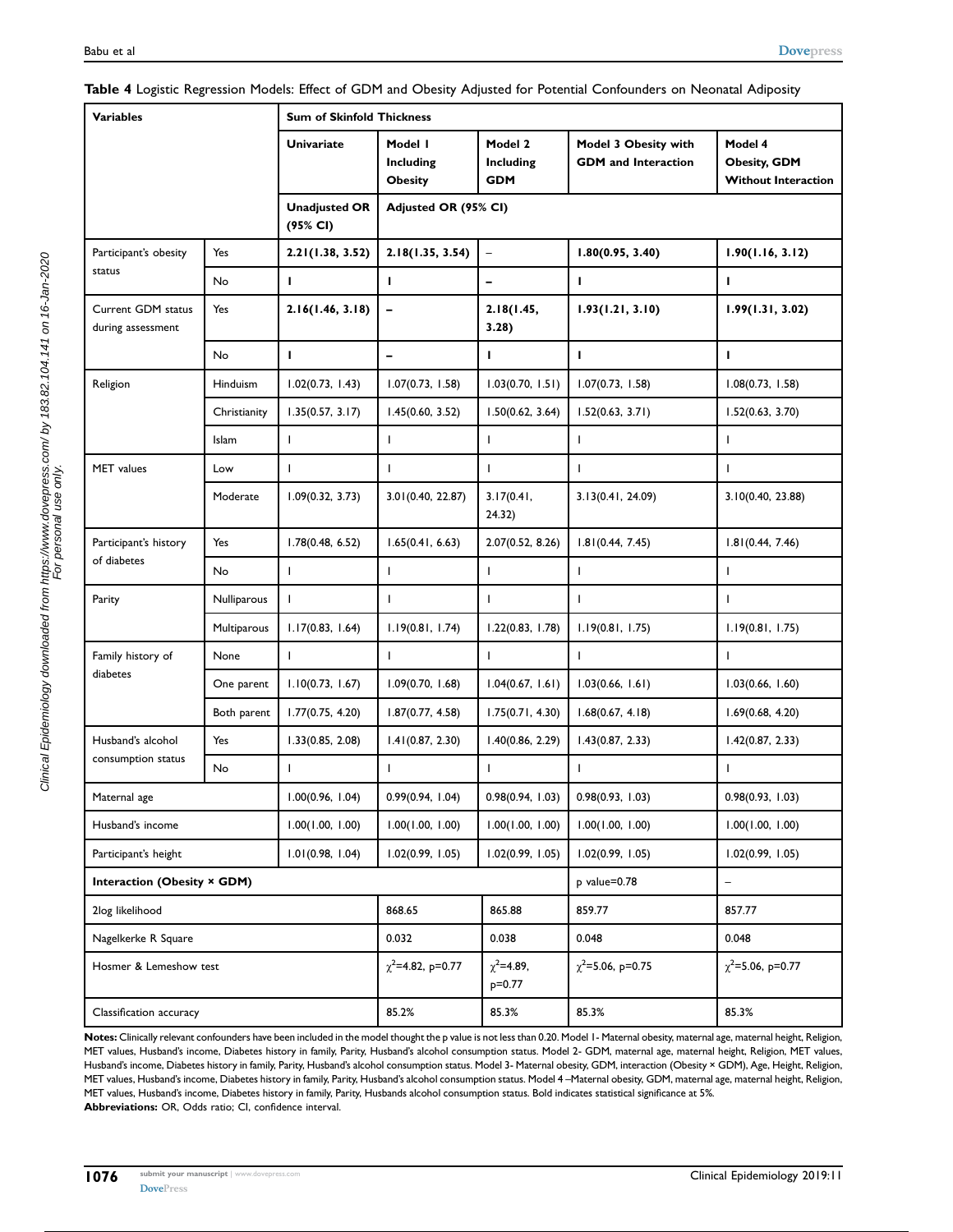<span id="page-10-0"></span>Table 5 Results of Mediation Analysis Adjusted for Potential **Confounders** 

|                         | OR (95% CI)      | p value  |
|-------------------------|------------------|----------|
| Natural direct effect   | 1.90(1.16, 3.10) | $0.011*$ |
| Natural Indirect effect | 1.16(1.04, 1.30) | $0.008*$ |
| Marginal total effect   | 2.20(1.35, 3.58) | $0.001*$ |
| Proportion mediated     | 0.252            |          |

Note: \*Indicates statistical significance at 5%.

Abbreviation: CI, confidence interval.

<span id="page-10-1"></span>later in life in India. This concurs with earlier studies in the field, showing that maternal obesity is reflective of overall lifestyle and genetics,  $67,68$  $67,68$  whereas the effects of GDM might be transient. Our results indicate that children born to mothers who have obesity and GDM as a clustered condition are programmed to a different growth trajectory in early life. Recent evidence suggests that children of obese mothers have increased BMI, blood pressure, and carotid intima-media-adventitia thickness.<sup>[69](#page-12-21)</sup> Our results indicate that there is a transgenerational effect of maternal obesity and GDM in infants.

<span id="page-10-2"></span>The strengths of our study are that it is by far the largest pregnancy cohort in the public-sector health facilities in India to assess the relationship between maternal hyperglycemia and neonatal adiposity as a marker for later chronic conditions. We established the cohort since April 2016, and have included an almost equal proportion of minority groups that mainly belong to the vulnerable sections of the society. Our research staff was well trained, the equipment is well-calibrated, and rigorous quality control measures are strictly followed, complying with the standard operating procedures. Our findings inform policy formulation for scaling up screening for GDM and management in all the public health facilities. The main limitation is the unavailability of the pre-pregnancy BMI of the enrolled participants. This reduced our ability to compare gestational weight gain and its influence on neonatal adiposity. However, since our inclusion criteria include pregnant women that had completed more than 14 weeks of gestational age, the weight before conception was out of the scope of our study. No currently available method to carry out sensitivity analysis was possible since the outcome, exposure, and the mediator variable are dichotomous.

## **Conclusion**

Our study showed that maternal obesity and GDM are independently related to neonatal adiposity in women belonging to low and middle-income urban India. Also, we found that GDM is a stronger determinant of neonatal adiposity compared to maternal obesity. Since obesity development is influenced in utero, screening, and management of obesity and GDM can limit the future epidemics of childhood obesity.

## Data Sharing Statement

To discuss our data sharing policy, please contact Giridhara R. Babu at giridhar@iiphh.org.

# Acknowledgments

We sincerely thank all the medical doctors and staff from the study centers in Bangalore for their continuous support in the ongoing study. Our sincere thanks to Dr. Suresh Shapeti and Mr. T.S. Ramesh for facilitating the administrative support and coordination. We thank Mr. Gurulingaiah, Ms. Maithili Karthik, Mr. Kiran Kumar HN, Ms. Keerthi Deshpande, Ms. Sindhu Gowda, Ms. Meena, and others for their support in carrying out research activities in the field. We also thank all accredited social health activists for mobilizing participants at the community level. We thank all participants for their effort to enroll and continuous participation in the ongoing cohort.

# Author Contributions

All authors made substantial contributions to conception and design, acquisition of data, or analysis and interpretation of data; took part in drafting the article or revising it critically for important intellectual content; gave final approval of the version to be published; and agree to be accountable for all aspects of the work.

# Funding

The MAASTHI cohort is funded by an Intermediate Fellowship by the Wellcome Trust DBT India Alliance (Clinical and Public Health research fellowship) to Giridhara R Babu; grant number: IA/CPHI/14/1/501499. The funding agency had no role in the design and conduct of the study; collection, management, analysis, and interpretation of the data; preparation, review, or approval of the manuscript; or decision to submit the manuscript for publication.

## **Disclosure**

The authors declare that they have no competing interests.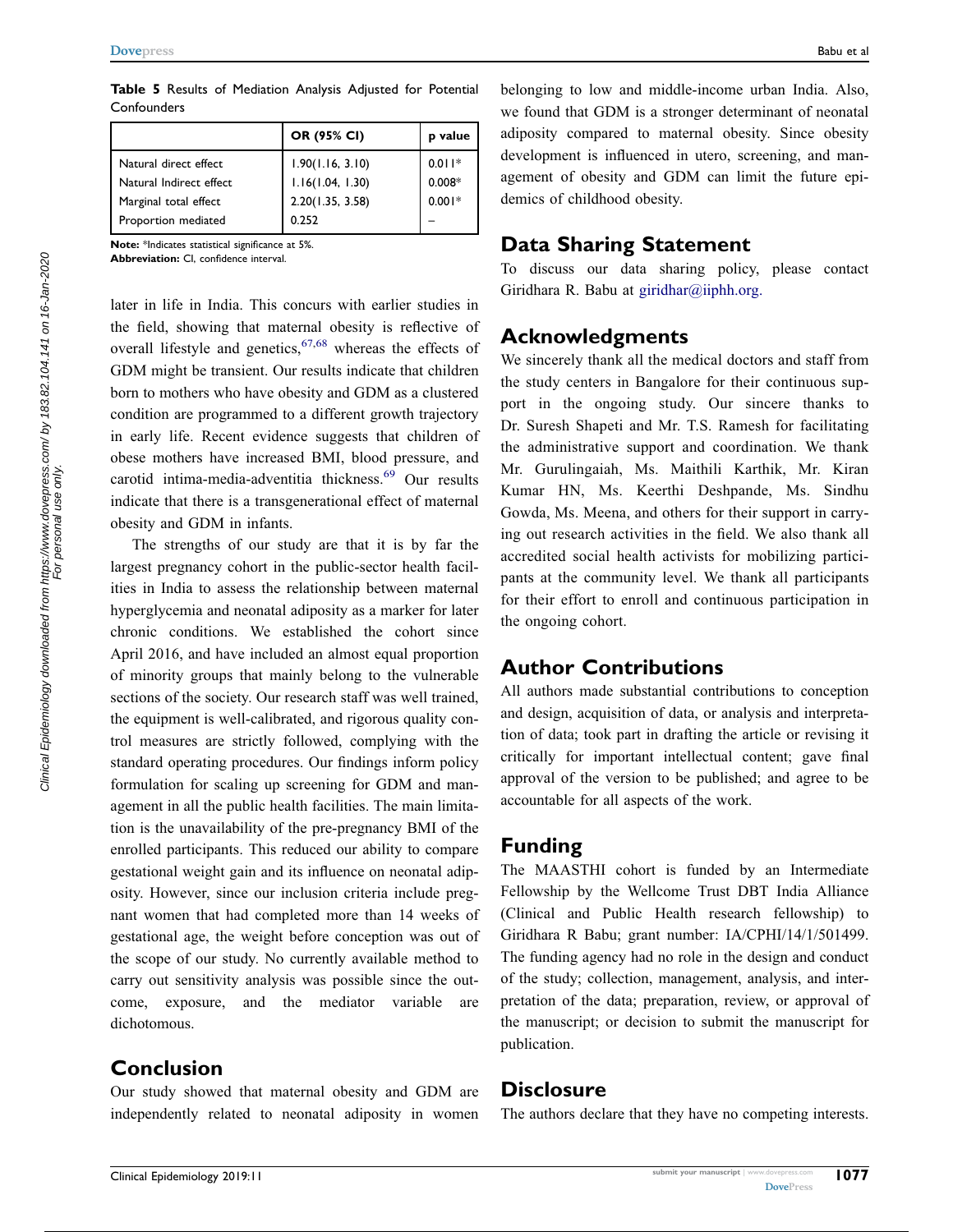# **References**

- <span id="page-11-0"></span>1. Lynch C, Sexton D, Hession M, Morrison JJ. Obesity and mode of delivery in primigravid and multigravid women. Am J Perinatol. [2008;](#page-0-9)25(3):163–167. doi:[10.1055/s-2008-1061496](https://doi.org/10.1055/s-2008-1061496)
- <span id="page-11-1"></span>2. De Boo HA, Harding JE. The developmental origins of adult disease (Barker) hypothesis. Aust N Zeal J Obstet Gynaecol. [2006](#page-0-9);46 (1):4–14. doi:[10.1111/j.1479-828X.2006.00506.x](https://doi.org/10.1111/j.1479-828X.2006.00506.x)
- <span id="page-11-2"></span>3. Chen C, Xu X, Yan Y. Estimated global overweight and obesity burden in pregnant women based on panel data model. PLoS ONE. [2018;](#page-0-10)13(8):e0202183. doi:[10.1371/journal.pone.0202183](https://doi.org/10.1371/journal.pone.0202183)
- <span id="page-11-3"></span>4. World Health Organisation. WHO Global Infobase; [2016.](#page-0-10)
- <span id="page-11-4"></span>5. Whitaker RC. Predicting preschooler obesity at birth: the role of maternal obesity in early pregnancy. Pediatrics. [2004;](#page-1-0)114(1):e29– e36. doi:[10.1542/peds.114.1.e29](https://doi.org/10.1542/peds.114.1.e29)
- <span id="page-11-5"></span>6. Ehrenberg HM, Mercer BM, Catalano PM. The influence of obesity and diabetes on the prevalence of macrosomia. Am J Obstet Gynecol. [2004;](#page-1-1)191(3):964–968. doi:[10.1016/j.ajog.2004.05.052](https://doi.org/10.1016/j.ajog.2004.05.052)
- 7. Chu SY, Kim SY, Lau J, et al. Maternal obesity and risk of stillbirth: a metaanalysis. Am J Obstet Gynecol. 2007;197(3):223–228. doi:[10.1016/j.ajog.2007.03.027](https://doi.org/10.1016/j.ajog.2007.03.027)
- 8. Ananth CV, Wen SW, editors. Trends in fetal growth among singleton gestations in the United States and Canada, 1985 through 1998. In: Seminars in perinatology; 2002: Elsevier. doi:[10.1053/sper.2002.34772](https://doi.org/10.1053/sper.2002.34772)
- 9. Ørskou J, Kesmodel U, Henriksen TB, Secher NJ. An increasing proportion of infants weigh more than 4000 grams at birth. Acta Obstet Gynecol Scand. 2001;80(10):931–936. doi:[10.1034/j.1600-](https://doi.org/10.1034/j.1600-0412.2001.801010.x) [0412.2001.801010.x](https://doi.org/10.1034/j.1600-0412.2001.801010.x)
- <span id="page-11-6"></span>10. Surkan PJ, Hsieh -C-C, Johansson AL, Dickman PW, Cnattingius S. Reasons for increasing trends in large for gestational age births. Obstet Gynecol. [2004;](#page-1-2)104(4):720–726. doi:[10.1097/01.](https://doi.org/10.1097/01.AOG.0000141442.59573.cd) [AOG.0000141442.59573.cd](https://doi.org/10.1097/01.AOG.0000141442.59573.cd)
- <span id="page-11-7"></span>11. Catalano P, Ehrenberg H. The short-and long-term implications of maternal obesity on the mother and her offspring. BJOG. [2006;](#page-1-3)113 (10):1126–1133. doi:[10.1111/j.1471-0528.2006.00989.x](https://doi.org/10.1111/j.1471-0528.2006.00989.x)
- <span id="page-11-8"></span>12. Radaelli T, Varastehpour A, Catalano P, Hauguel-de Mouzon S. Gestational diabetes induces placental genes for chronic stress and inflammatory pathways. Diabetes. [2003;](#page-1-4)52(12):2951–2958. doi:[10.2337/diabetes.52.12.2951](https://doi.org/10.2337/diabetes.52.12.2951)
- <span id="page-11-9"></span>13. Federation ID. The IDF approach for care and management of Gestational Diabetes Mellitus Report; [2017](#page-1-5).
- <span id="page-11-10"></span>14. Miao M, Dai M, Zhang Y, Sun F, Guo X, Sun G. Influence of maternal overweight, obesity and gestational weight gain on the perinatal outcomes in women with gestational diabetes mellitus. Sci Rep. [2017;](#page-1-6)7(1):305. doi:[10.1038/s41598-017-00441-z](https://doi.org/10.1038/s41598-017-00441-z)
- 15. McGuane JT, Grlj L, Peek MJ. Obesity, gestational diabetes and macrosomia are associated with increasing rates of early-term induction of labour at The Canberra Hospital. Aust N Zeal J Obstet Gynaecol. 2019;59(2):215–220. doi:[10.1111/ajo.2019.59.issue-2](https://doi.org/10.1111/ajo.2019.59.issue-2)
- 16. Hedderson MM, Ferrara A, Sacks DA. Gestational diabetes mellitus and lesser degrees of pregnancy hyperglycemia: association with increased risk of spontaneous preterm birth. Obstet Gynecol. 2003;102(4):850–856.
- 17. Yogev Y, Most O, Langer O. Gestational diabetes mellitus: is their a risk for perinatal mortality? Am J Obstet Gynecol. 2004;191(6):S51.
- 18. Nohr EA, Bech BH, Davies MJ, Frydenberg M, Henriksen TB, Olsen J. Prepregnancy obesity and fetal death: a study within the Danish National Birth Cohort. Obstet Gynecol. 2005;106 (2):250–259. doi:[10.1097/01.AOG.0000172422.81496.57](https://doi.org/10.1097/01.AOG.0000172422.81496.57)
- 19. Lauszus F, Paludan J, Klebe J. Birthweight in women with potential gestational diabetes mellitus-an effect of obesity rather than glucose intolerance? Acta Obstet Gynecol Scand. 1999;78(6):520–525. doi:[10.1080/j.1600-0412.1999.780608.x](https://doi.org/10.1080/j.1600-0412.1999.780608.x)
- <span id="page-11-11"></span>20. Hod M, Rabinerson D, Kaplan B, et al. Perinatal complications following gestational diabetes mellitus how 'sweet'is ill? Acta Obstet Gynecol Scand. [1996;](#page-1-6)75(9):809–815. doi:[10.3109/00016349609054708](https://doi.org/10.3109/00016349609054708)
- <span id="page-11-12"></span>21. Chu SY, Callaghan WM, Kim SY, et al. Maternal obesity and risk of gestational diabetes mellitus. Diabetes Care. [2007;](#page-1-7)30(8):2070–2076. doi:[10.2337/dc06-2559a](https://doi.org/10.2337/dc06-2559a)
- <span id="page-11-13"></span>22. Catalano PM, Thomas A, Huston-Presley L, Amini SB. Increased fetal adiposity: a very sensitive marker of abnormal in utero development. Am J Obstet Gynecol. [2003;](#page-1-8)189(6):1698–1704. doi:[10.1016/S0002-9378\(03\)00828-7](https://doi.org/10.1016/S0002-9378(03)00828-7)
- <span id="page-11-14"></span>23. Gillman MW, Rifas-Shiman S, Berkey CS, Field AE, Colditz GA. Maternal gestational diabetes, birth weight, and adolescent obesity. Pediatrics. [2003](#page-1-9);111(3):e221–e6. doi:[10.1542/peds.111.3.](https://doi.org/10.1542/peds.111.3.e221) [e221](https://doi.org/10.1542/peds.111.3.e221)
- <span id="page-11-15"></span>24. Sewell MF, Huston-Presley L, Super DM, Catalano P. Increased neonatal fat mass, not lean body mass, is associated with maternal obesity. Am J Obstet Gynecol. [2006;](#page-1-1)195(4):1100–1103. doi:[10.1016/](https://doi.org/10.1016/j.ajog.2006.06.014) [j.ajog.2006.06.014](https://doi.org/10.1016/j.ajog.2006.06.014)
- <span id="page-11-16"></span>25. Hull HR, Dinger MK, Knehans AW, Thompson DM, Fields DA. Impact of maternal body mass index on neonate birthweight and body composition. Am J Obstet Gynecol. [2008;](#page-1-1)198(4):416. e1-. e6. doi:[10.1016/j.ajog.2007.10.796](https://doi.org/10.1016/j.ajog.2007.10.796)
- <span id="page-11-17"></span>26. Poprzeczny AJ, Louise J, Deussen AR, Dodd JM. The mediating effects of gestational diabetes on fetal growth and adiposity in women who are overweight and obese: secondary analysis of the LIMIT randomised trial. BJOG. [2018](#page-1-10);125(12):1558–1566. doi:[10.1111/bjo.2018.125.issue-](https://doi.org/10.1111/bjo.2018.125.issue-12)[12](https://doi.org/10.1111/bjo.2018.125.issue-12)
- <span id="page-11-18"></span>27. Catalano PM, McIntyre HD, Cruickshank JK, et al. The hyperglycemia and adverse pregnancy outcome study: associations of GDM and obesity with pregnancy outcomes. Diabetes Care. [2012](#page-1-10);35 (4):780–786. doi:[10.2337/dc11-1790](https://doi.org/10.2337/dc11-1790)
- <span id="page-11-19"></span>28. Hedderson MM, Williams MA, Holt VL, Weiss NS, Ferrara A. Body mass index and weight gain prior to pregnancy and risk of gestational diabetes mellitus. Am J Obstet Gynecol. [2008;](#page-1-11)198(4):409e1–e7. doi:[10.1016/j.ajog.2007.09.028](https://doi.org/10.1016/j.ajog.2007.09.028)
- <span id="page-11-20"></span>29. Sciences IIoP. National Family Health Survey (NFHS-4) 2015-16 India; [2017.](#page-1-12)
- <span id="page-11-21"></span>30. Babu GR, Murthy G, Deepa R, et al. Maternal antecedents of adiposity and studying the transgenerational role of hyperglycemia and insulin (MAASTHI): a prospective cohort study. BMC Pregnancy Childbirth. [2016;](#page-1-13)16(1):311. doi:[10.1186/s12884-016-](https://doi.org/10.1186/s12884-016-1088-4) [1088-4](https://doi.org/10.1186/s12884-016-1088-4)
- <span id="page-11-22"></span>31. Bharathi AV, Kuriyan R, Kurpad AV, et al. Assessment of physical activity using accelerometry, an activity diary, the heart rate method and the Indian migration study questionnaire in south Indian adults. Public Health Nutr. [2010](#page-1-14);13(1):47–53. doi:[10.1017/S13689800090](https://doi.org/10.1017/S1368980009005850) [05850](https://doi.org/10.1017/S1368980009005850)
- <span id="page-11-23"></span>32. Pastakia SD, Njuguna B, Ajwang'Onyango B, et al. Prevalence of gestational diabetes mellitus based on various screening strategies in western Kenya: a prospective comparison of point of care diagnostic methods. BMC Pregnancy Childbirth. [2017;](#page-2-0)17(1):226. doi:[10.1186/](https://doi.org/10.1186/s12884-017-1415-4) [s12884-017-1415-4](https://doi.org/10.1186/s12884-017-1415-4)
- <span id="page-11-24"></span>33. Diabetes IAo, Panel PSGC. International association of diabetes and pregnancy study groups recommendations on the diagnosis and classification of hyperglycemia in pregnancy. Diabetes Care. [2010](#page-2-1);33 (3):676–682.
- <span id="page-11-25"></span>34. Kumar VS, Jeyaseelan L, Sebastian T, Regi A, Mathew J, Jose R. New birth weight reference standards customised to birth order and sex of babies from South India. BMC Pregnancy Childbirth. [2013](#page-2-2);13 (1):38. doi:[10.1186/1471-2393-13-38](https://doi.org/10.1186/1471-2393-13-38)
- <span id="page-11-26"></span>35. Babu GR, Murthy G, Reddy Y, et al. Small for gestational age babies and depressive symptoms of mothers during pregnancy: results from a birth cohort in India. Wellcome Open Res. [2019;](#page-2-3)3.
- <span id="page-11-27"></span>36. Cypryk K, Szymczak W, Czupryniak L, Sobczak M, Lewiński A. Gestational diabetes mellitus-an analysis of risk factors. Endokrynol Pol. [2008](#page-2-4);59(5):393–397.
- <span id="page-11-28"></span>37. Kale SD, Kulkarni S, Lubree H, et al. Characteristics of gestational diabetic mothers and their babies in an Indian diabetes clinic. JAPI. [2005;](#page-2-5)53.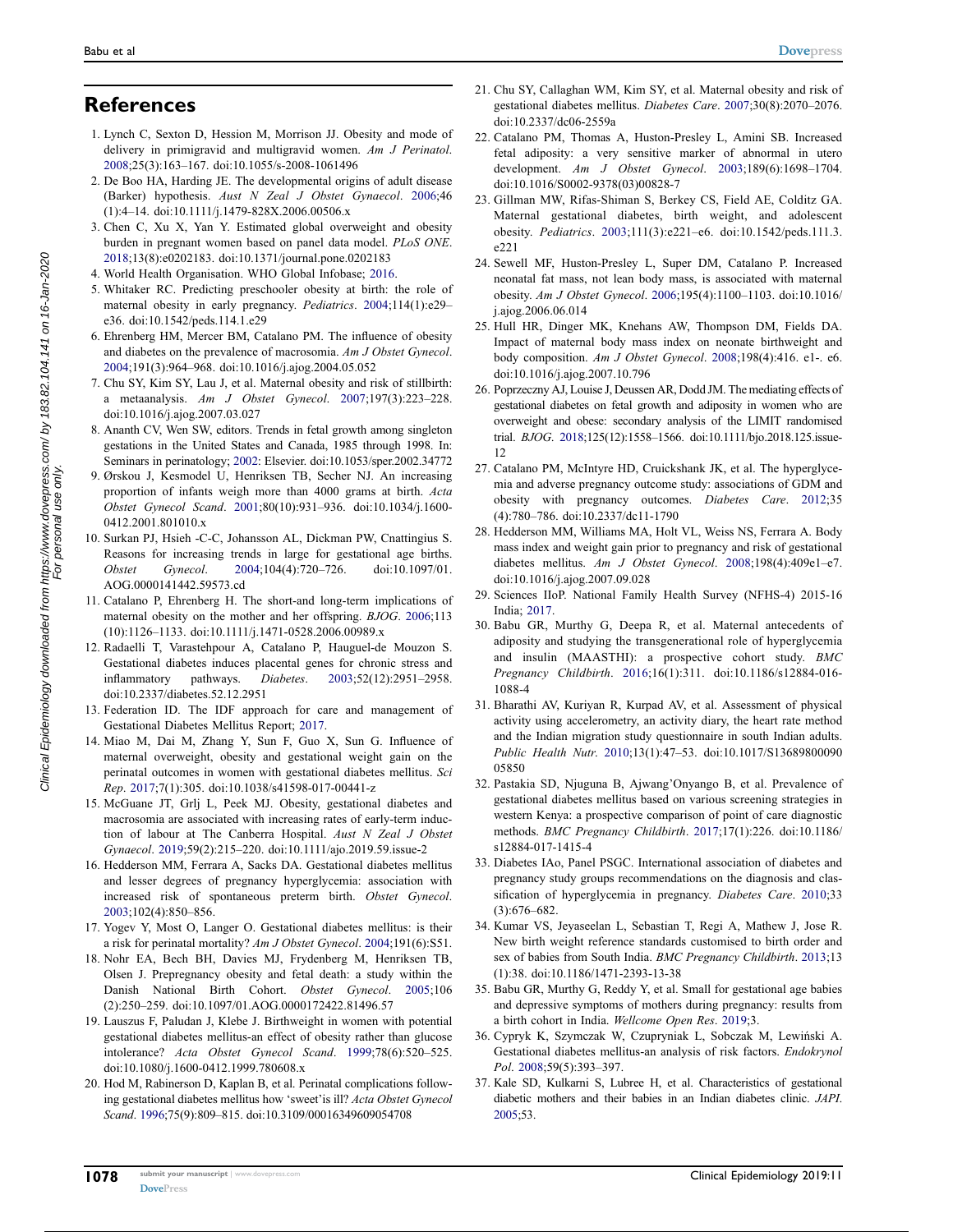- <span id="page-12-0"></span>38. Arora GP, Thaman RG, Prasad RB, et al. Prevalence and risk factors of gestational diabetes in Punjab, North India: results from a population screening program. Eur J Endocrinol. [2015](#page-2-5);173 (2):257–267. doi:[10.1530/EJE-14-0428](https://doi.org/10.1530/EJE-14-0428)
- <span id="page-12-1"></span>39. Gao X, Yan Y, Xiang S, et al. The mutual effect of pre-pregnancy body mass index, waist circumference and gestational weight gain on obesity-related adverse pregnancy outcomes: a birth cohort study. PLoS ONE. [2017](#page-2-6);12(6):e0177418. doi:[10.1371/journal.pone.0177418](https://doi.org/10.1371/journal.pone.0177418)
- <span id="page-12-2"></span>40. Harrod CS, Chasan-Taber L, Reynolds RM, et al. Physical activity in pregnancy and neonatal body composition: the Healthy Start study. Obstet Gynecol. [2014](#page-2-7);124(2 0 1):257. doi:[10.1097/AOG.0000000000000373](https://doi.org/10.1097/AOG.0000000000000373)
- <span id="page-12-3"></span>41. Dye TD, Knox KL, Artal R, Aubry RH, Wojtowycz MA. Physical activity, obesity, and diabetes in pregnancy. Am J Epidemiol. [1997;](#page-2-7)146(11):961–965. doi:[10.1093/oxfordjournals.aje.a009223](https://doi.org/10.1093/oxfordjournals.aje.a009223)
- <span id="page-12-4"></span>42. Vittinghoff E, Sen Ś, McCulloch C. Sample size calculations for evaluating mediation. Stat Med. [2009](#page-2-8);28(4):541–557. doi:[10.1002/](https://doi.org/10.1002/sim.3491) [sim.3491](https://doi.org/10.1002/sim.3491)
- <span id="page-12-5"></span>43. Midi H, Sarkar SK, Rana S. Collinearity diagnostics of binary logistic regression model. J Interdiscipl Mathematics. [2010;](#page-3-0)13(3):25 3–267. doi:[10.1080/09720502.2010.10700699](https://doi.org/10.1080/09720502.2010.10700699)
- <span id="page-12-6"></span>44. VanderWeele TJ, Vansteelandt S. Odds ratios for mediation analysis for a dichotomous outcome. Am J Epidemiol. [2010;](#page-3-1)172(12):13 39–1348. doi:[10.1093/aje/kwq332](https://doi.org/10.1093/aje/kwq332)
- <span id="page-12-7"></span>45. Emsley R, Liu H PARAMED: Stata module to perform causal mediation analysis using parametric regression models; [2013](#page-3-1).
- <span id="page-12-8"></span>46. Baron RM, Kenny DA. The moderator–mediator variable distinction in social psychological research: conceptual, strategic, and statistical considerations. J Pers Soc Psychol. [1986;](#page-3-2)51(6):1173. doi:[10.1037/](https://doi.org/10.1037/0022-3514.51.6.1173) [0022-3514.51.6.1173](https://doi.org/10.1037/0022-3514.51.6.1173)
- <span id="page-12-9"></span>47. Pettitt DJ, Baird HR, Aleck KA, Bennett PH, Knowler WC. Excessive obesity in offspring of Pima Indian women with diabetes during pregnancy. N Engl J Med. [1983](#page-7-0);308(5):242–245. doi:[10.1056/](https://doi.org/10.1056/NEJM198302033080502) [NEJM198302033080502](https://doi.org/10.1056/NEJM198302033080502)
- 48. Silverman BL, Rizzo T, Green OC, et al. Long-term prospective evaluation of offspring of diabetic mothers. Diabetes. 1991;40 (Supplement 2):121–125. doi:[10.2337/diab.40.2.S121](https://doi.org/10.2337/diab.40.2.S121)
- 49. Baker PR II, Shapiro AL, Becky A, et al. Maternal obesity and increased neonatal adiposity correspond with altered infant mesenchymal stem cell metabolism. JCI Insight. 2017;2:21. doi:[10.1172/jci.](https://doi.org/10.1172/jci.insight.94200) [insight.94200](https://doi.org/10.1172/jci.insight.94200)
- 50. Starling AP, Brinton JT, Glueck DH, et al. Associations of maternal BMI and gestational weight gain with neonatal adiposity in the Healthy Start study. Am J Clin Nutr. 2014;101(2):302–309. doi:[10.3945/ajcn.114.094946](https://doi.org/10.3945/ajcn.114.094946)
- 51. Fraser A, Lawlor DA. Long-term health outcomes in offspring born to women with diabetes in pregnancy. Curr Diab Rep. 2014;14 (5):489. doi:[10.1007/s11892-014-0489-x](https://doi.org/10.1007/s11892-014-0489-x)
- <span id="page-12-10"></span>52. Waterland RA, Garza C. Potential mechanisms of metabolic imprinting that lead to chronic disease. Am J Clin Nutr. [1999;](#page-7-0)69(2):179–197. doi:[10.1093/ajcn/69.2.179](https://doi.org/10.1093/ajcn/69.2.179)
- <span id="page-12-11"></span>53. Yadav S, Arokiasamy P. Understanding epidemiological transition in India. Glob Health Action. [2014](#page-7-1);7(1):23248. doi:[10.3402/gha.v7.23248](https://doi.org/10.3402/gha.v7.23248)
- <span id="page-12-12"></span>54. Welfare. MHDMoHaF. Government of India National Guidelines for Diagnosis & Management of Gestational Diabetes Mellitus; [2014](#page-7-2).
- <span id="page-12-13"></span>55. Babu GR, Tejaswi B, Kalavathi M, et al. Assessment of screening practices for gestational hyperglycaemia in public health facilities: a descriptive study in Bangalore, India. J Public Health Res. [2015;](#page-7-3)4:1. doi:[10.4081/jphr.2015.448](https://doi.org/10.4081/jphr.2015.448)
- <span id="page-12-14"></span>56. Crowther CA, Hiller JE, Moss JR, McPhee AJ, Jeffries WS, Robinson JS. Effect of treatment of gestational diabetes mellitus on pregnancy outcomes. N Engl J Med. [2005;](#page-7-4)352(24):2477–2486. doi:[10.1056/NEJMoa042973](https://doi.org/10.1056/NEJMoa042973)
- <span id="page-12-15"></span>57. Bhavadharini B, Mahalakshmi MM, Maheswari K, et al. Use of capillary blood glucose for screening for gestational diabetes mellitus in resource-constrained settings. Acta Diabetol. [2016;](#page-7-4)53(1):91–97. doi:[10.1007/s00592-015-0761-9](https://doi.org/10.1007/s00592-015-0761-9)
- <span id="page-12-16"></span>58. Catalano PM. Obesity and Pregnancy-The Propagation of a Viscous Cycle? Oxford University Press; [2003](#page-7-5).
- <span id="page-12-17"></span>59. Arisoy AE, Sarman G. Chest and mid-arm circumferences: identification of low birth weight newborns in Turkey. J Trop Pediatr. [1995](#page-8-1);41(1):34–37. doi:[10.1093/tropej/41.1.34](https://doi.org/10.1093/tropej/41.1.34)
- 60. Thi HN, Khanh DKT, Thu HLT, Thomas EG, Lee KJ, Russell FM. Foot length, chest circumference, and mid upper arm circumference are good predictors of low birth weight and prematurity in ethnic minority newborns in Vietnam: a hospital-based observational study. PLoS ONE. 2015;10(11):e0142420. doi:[10.1371/journal.pone.014](https://doi.org/10.1371/journal.pone.0142420) [2420](https://doi.org/10.1371/journal.pone.0142420)
- 61. Goto E. Meta-analysis: identification of low birthweight by other anthropometric measurements at birth in developing countries. J Epidemiol. 2011;21(5):354–362. doi:[10.2188/jea.JE20100182](https://doi.org/10.2188/jea.JE20100182)
- 62. Chaput JP, Katzmarzyk P, Barnes J, et al. Mid-upper arm circumference as a screening tool for identifying children with obesity: a 12 country study. Pediatr Obes. 2017;12(6):439–445. doi:[10.1111/ijpo.](https://doi.org/10.1111/ijpo.12162) [12162](https://doi.org/10.1111/ijpo.12162)
- 63. Craig E, Bland R, Ndirangu J, Reilly J. Use of mid-upper arm circumference for determining overweight and overfatness in children and adolescents. Arch Dis Child. 2014;99(8):763–766. doi:[10.11](https://doi.org/10.1136/archdischild-2013-305137) [36/archdischild-2013-305137](https://doi.org/10.1136/archdischild-2013-305137)
- 64. Lu Q, Wang R, Lou D-H, Ma C-M, Liu X-L, Yin F-Z. Mid-upperarm circumference and arm-to-height ratio in evaluation of overweight and obesity in Han children. Pediat Neonatol. 2014;55 (1):14–19. doi:[10.1016/j.pedneo.2013.05.004](https://doi.org/10.1016/j.pedneo.2013.05.004)
- 65. Jaiswal M, Bansal R, Agarwal A. Role of mid-upper arm circumference for determining overweight and obesity in children and adolescents. J Clin Diagn Res. 2017;11(8):SC05. doi:[10.7860/](https://doi.org/10.7860/JCDR/2017/24731.9963) [JCDR/2017/24731.9963](https://doi.org/10.7860/JCDR/2017/24731.9963)
- <span id="page-12-18"></span>66. Mazıcıoğlu MM, Hatipoğlu N, Öztürk A, Çiçek B, Üstünbaş HB, Kurtoğlu S. Waist circumference and mid− upper arm circumference in evaluation of obesity in children aged between 6 and 17 years. J Clin Res Pediatr Endocrinol. [2010;](#page-8-1)2(4):144. doi:[10.4274/jcrpe.](https://doi.org/10.4274/jcrpe.v2i4.144) [v2i4.144](https://doi.org/10.4274/jcrpe.v2i4.144)
- <span id="page-12-19"></span>67. Tan HC, Roberts J, Catov J, Krishnamurthy R, Shypailo R, Bacha F. Mother's pre-pregnancy BMI is an important determinant of adverse cardiometabolic risk in childhood. Pediatr Diabetes. [2015](#page-10-1);16 (6):419–426. doi:[10.1111/pedi.2015.16.issue-6](https://doi.org/10.1111/pedi.2015.16.issue-6)
- <span id="page-12-20"></span>68. Ferreira DLS, Williams DM, Kangas AJ, et al. Association of pre-pregnancy body mass index with offspring metabolic profile: analyses of 3 European prospective birth cohorts. PLoS Med. [2017](#page-10-1);14(8):e1002376. doi:[10.1371/journal.pmed.1002376](https://doi.org/10.1371/journal.pmed.1002376)
- <span id="page-12-21"></span>69. Sundholm JK, Litwin L, Rönö K, Koivusalo SB, Eriksson JG, Sarkola T. Maternal obesity and gestational diabetes: impact on arterial wall layer thickness and stiffness in early childhood-RADIEL study six-year follow-up. Atherosclerosis. [2019](#page-10-2);284:237–244. doi:[10.1016/j.atherosclerosis.2019.01.037](https://doi.org/10.1016/j.atherosclerosis.2019.01.037)